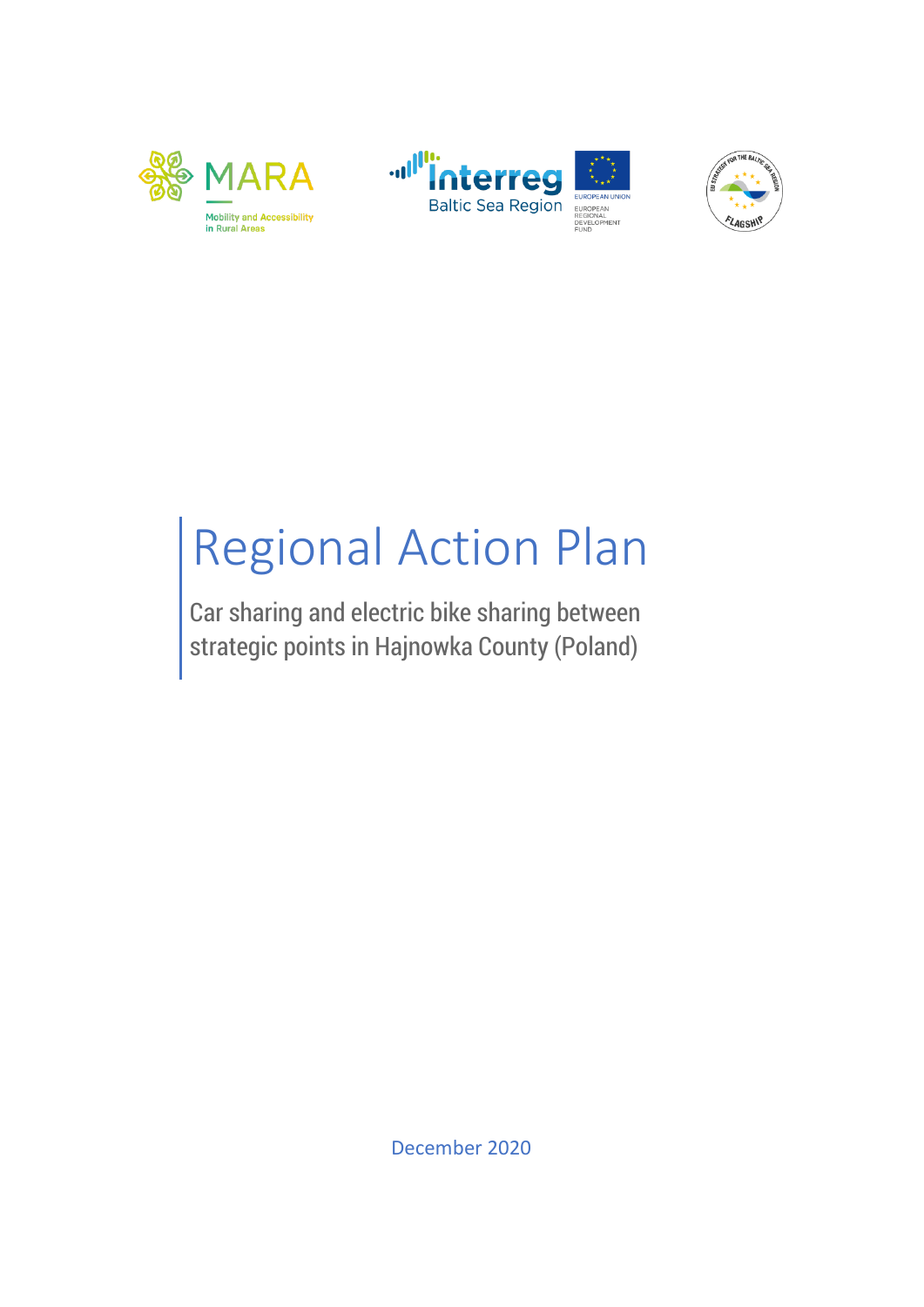

# Content

| Transport planning – national and regional level regulations5     |  |
|-------------------------------------------------------------------|--|
| Description of the region and existing mobility models/offers  8  |  |
| Challenges of transportation models and recommendations for       |  |
|                                                                   |  |
|                                                                   |  |
| Disparities between the current mobility needs and the existing   |  |
|                                                                   |  |
|                                                                   |  |
| Recommendations and operation plan for improved mobility offers29 |  |
|                                                                   |  |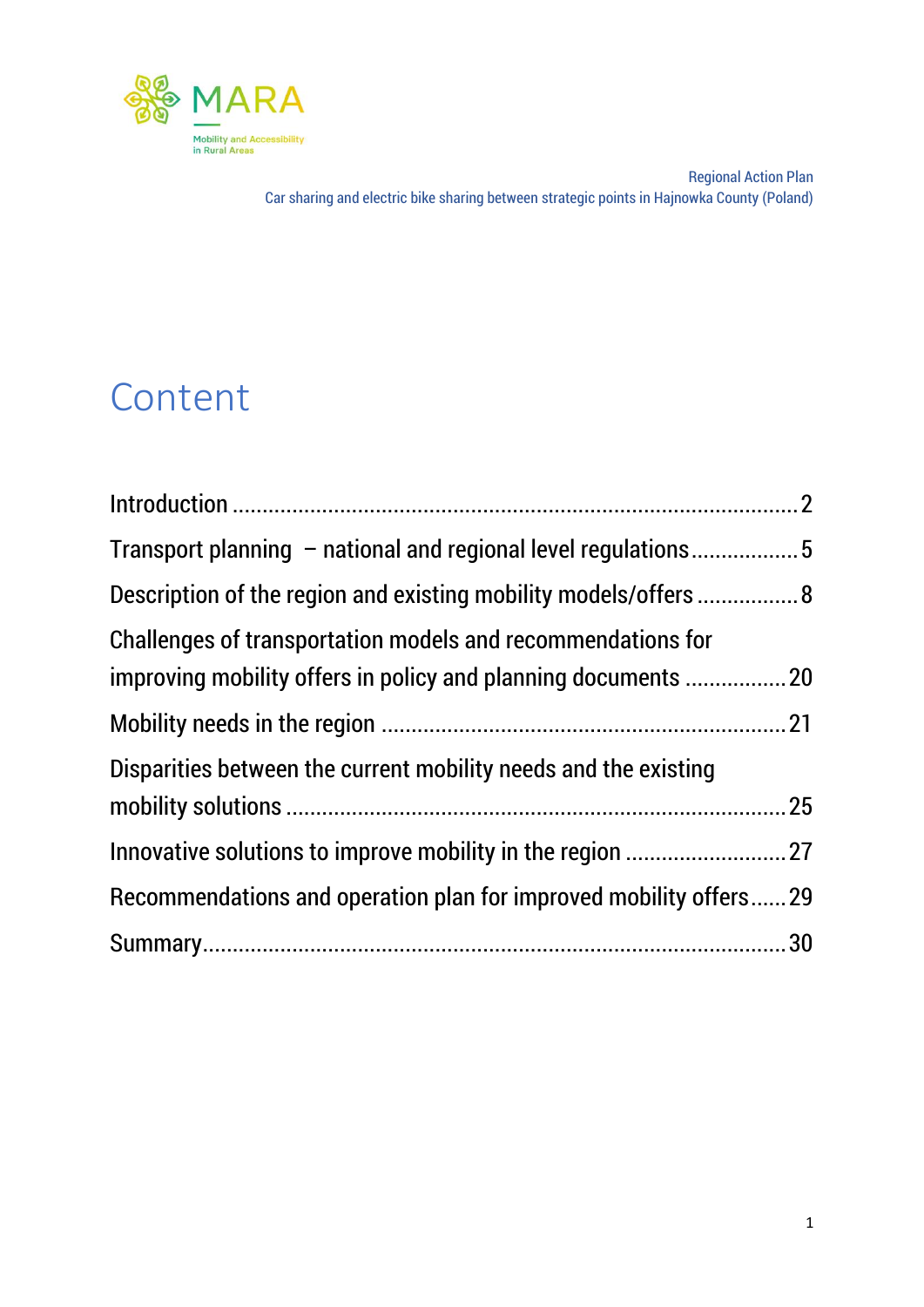

## <span id="page-2-0"></span>Introduction

#### **Description of MARA**

MARA – Mobility and Accessibility in Rural Areas – aims to improve the accessibility and mobility in touristic remote areas of the BSR by increasing the capacity of transport actors. The project is funded by the Interreg Baltic Sea Region Programme 2014–2020. The project is gathering 12 full partners and 13 associated partners from nine countries surrounding the Baltic Sea. The partnership is made up of regional and national public administrations as well as universities.

Several common challenges are faced by rural areas of the Baltic Sea Region:

- Population decline/demographic change
- Seasonal fluctuation of population/tourists
- Expensive public transport
- Car dependent lifestyle
- Many stakeholders involved
- Lack of using digital solution

MARA aims to crosscheck the actual mobility demand of residents and tourists with current mobility offers. The project aims to increase the capacity of regional and local transport actors to address multifaceted mobility needs by:

- improving existing services
- developing and testing innovative sustainable mobility solutions for remote areas.

Finally, the project will integrate its improved or new mobility approaches in remote areas into regional spatial and mobility development plans. This will increase the long-term impact of the main outputs and help to share the project results with other BSR regions.

#### **Introduction to Case study Region of Partner**

The idea of the pilot case (innovation) developed by BUT embraces a transportation system with a rental of e-cars and e-bikes available by the means of registering in the application designed for this purpose and by using a special card. This innovative solution may help to the Hajnówka District in improving communication in the region.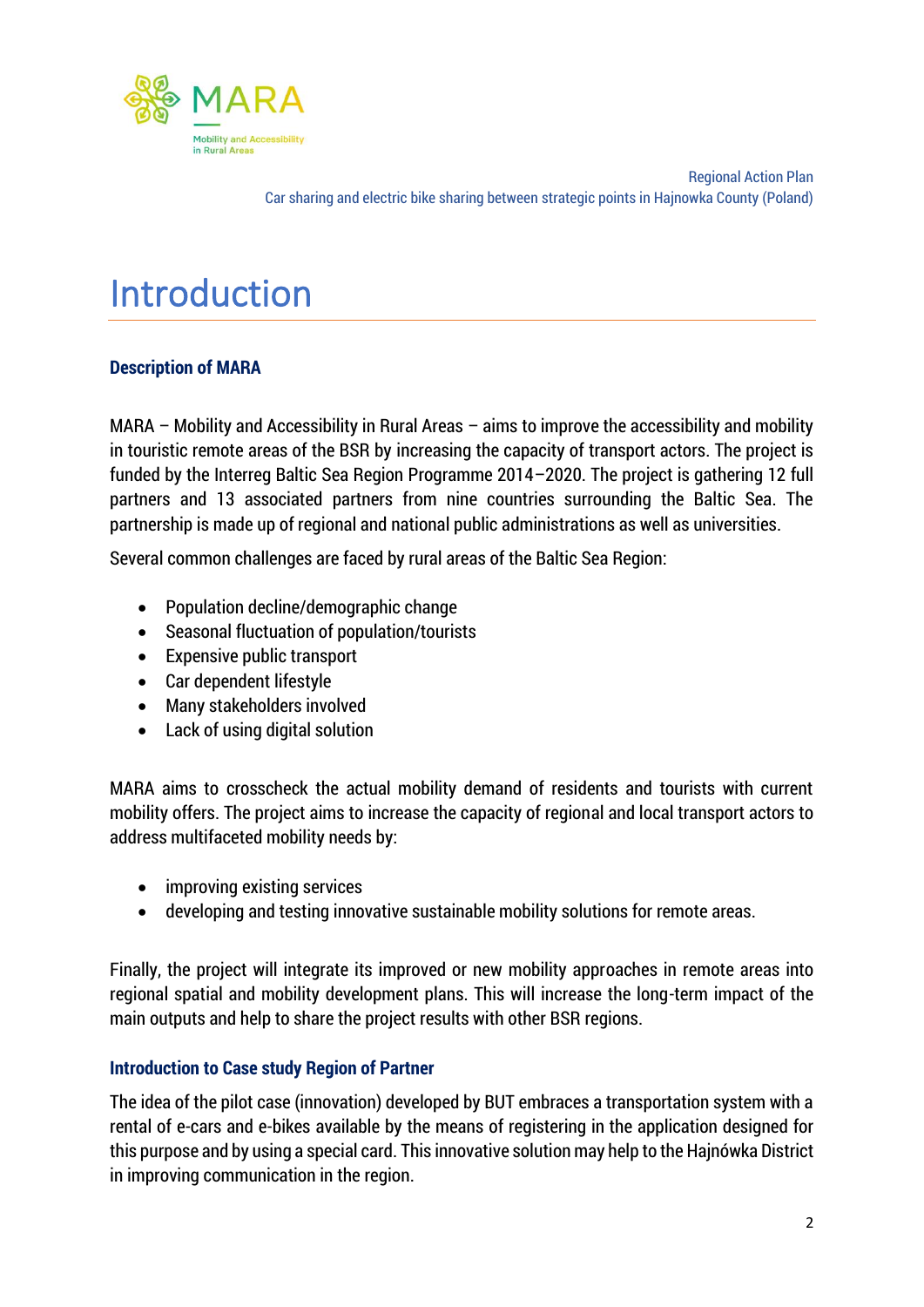

Hajnówka County is located in north-eastern Poland, in the south-eastern part of the Podlasie Voivodeship. Interesting is also fact that this district is located on the sidelines of the communication axes connecting the key metropolitan centers in Poland and Belarus. The main transport infrastructure of the county consists: the national road number 66 transiting through the county area, connecting the main national road number 19 for Eastern Poland with the road border crossing with Belarus (Połowce – Pieszczatka) and four provincial roads (numbers 685, 687, 693 and 689 with a total length of 131 km in the region). The most important circular roads are complemented by a system of district roads (total 510 km) and municipal roads (total 427 km).



#### (Figure 1 Location of Hajnówka County- Photo from Strategy of Hajnówka County Development Program unit 2020)

Generally speaking, the Hajnówka County is characterized by a low percentage of density in the district and commune roads, compared to both neighboring counties and similar indicators for the entire Podlasie Voivodship and for whole Poland. Low road density in the Hajnówka District results, among others from a large area of forest complexes, also characterized by a low population density.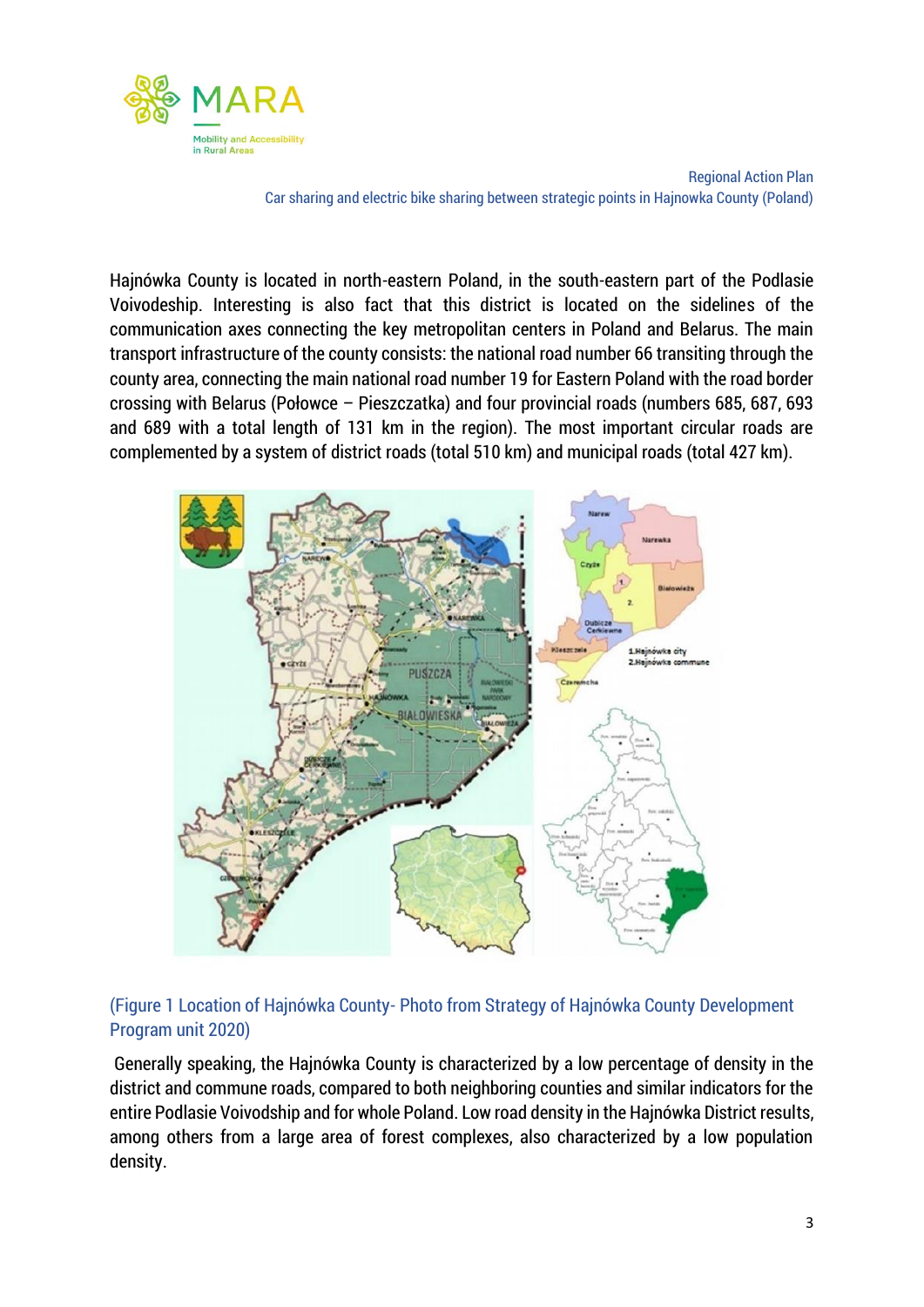

The transport infrastructure is complemented by railway lines: No. 31 Hajnówka -Siedlce and currently being modernized: railway line No. 31 province border - Czeremcha - Hajnówka, No. 52 section Hajnówka - Lewki, No. 59 state border Chryzanów. An alternative to motor transport are bicycle routes - because they connect the seats of municipalities and also lead to attractive tourist places in the Hajnówka County.

In Hajnówka County there are 14 bicycle routes with a length of over 500 km. Four of them have a loop route, one- 58 km long, it runs in Poland and Belarus using the border crossing for pedestrians and cyclists in Białowieża. After year 2021 the potential of cycling tourism will increase because of the reconstruction of voivodship road No. 685 connecting Hajnówka - the capital of the district with Bialystok - the capital of the Podlasie Voivodeship which involves the construction of a bicycle path running parallel to the road lane. At the same time, the region is working on the construction of the Hajnówka - Białowieża bicycle path.



Figure 2 Bicycle path in Białowieża Forest- (photo from lot.bialowieza.pl )

Number and length of cycling routes, tourist attractions of the region (indicated by one of the slogans promoting the region "Feel the natural rhythm", recommended as part of the Strategy for the Management and Promotion of Tourism of the Białowieża Forest Region developed in 2015). As well as the communication potential of the trails and their advantages (the trails are connected by the headquarters of the municipalities of the district, lead to tourist attractions of the regionnatural and cultural), indicate their great potential for mobility.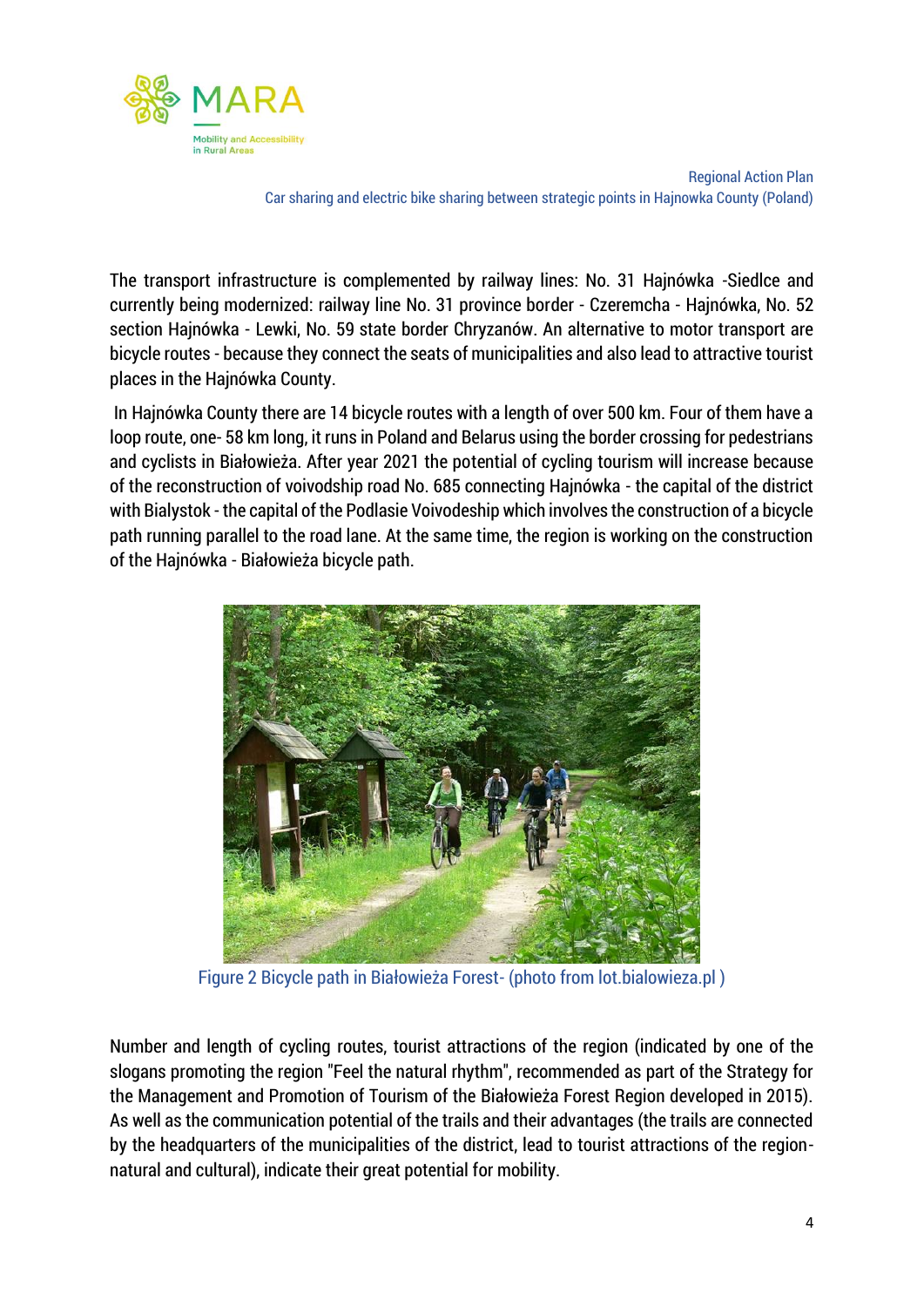

# <span id="page-5-0"></span>Transport planning – national and regional level regulations

In Poland there is a tripartite administrative division. Communes are at the lowest level. They are the "first contact" self-government and are responsible for all local matters. Their task is to meet the needs of the community living in a specific area. Next, we distinguish counties and voivodships. Local government units at individual levels are not subordinate to each other. The supervisory authorities are: the Prime Minister and the Voivode.

A county is a local government unit of a supra-municipal nature. Performs public tasks of a supramunicipal nature and complements the competences of the commune. The authorities in the county are the council and the board. In the local government elections, we elect councilors for a period of 5 years who will sit in the county council. The country board is composed of the starost, deputy starost and other members. Neither the staroste nor the deputy staroste are elected by universal suffrage. They are elected by the district council. In cities with county rights, the city president performs the function of the board. In the field of collective transport and public roads organizes and supervises public transport, which goes beyond the boundaries of one commune. He also supervises district roads, is responsible for organizing repairs and examining the condition of roads.

The voivodship is the highest level of local government organization. The authorities of the voivodeship self-government are the voivodeship council and the voivodeship board. In selfgovernment elections, councilors are elected to the council for a period of 5 years. The voivodship board consists of the marshal, the vice-marshal or 2 vice-marshals and the remaining parties. The voivodship marshal is elected by the voivodship sejmik. The basic government of the voivodeship self-government is taking care of the development of the entire region.

The basic sources of transport infrastructure are the budgetary budget, funds of local government, non-returnable EU funds, loans from international financial institutions, and in terms of solving the costs of transport infrastructure (selected road sections, ports and costs, logistic centers, public transport) - through private funds or in public-private partnership system.

Transport electrification is one of the key themes in the development of modern cities. Governments of many countries have been carrying out activities for years to encourage citizens to purchase electric vehicles also Poland has taken steps since 2017 to create conditions for the development of electromobility and alternative fuels (electricity, liquefied / compressed gas) in the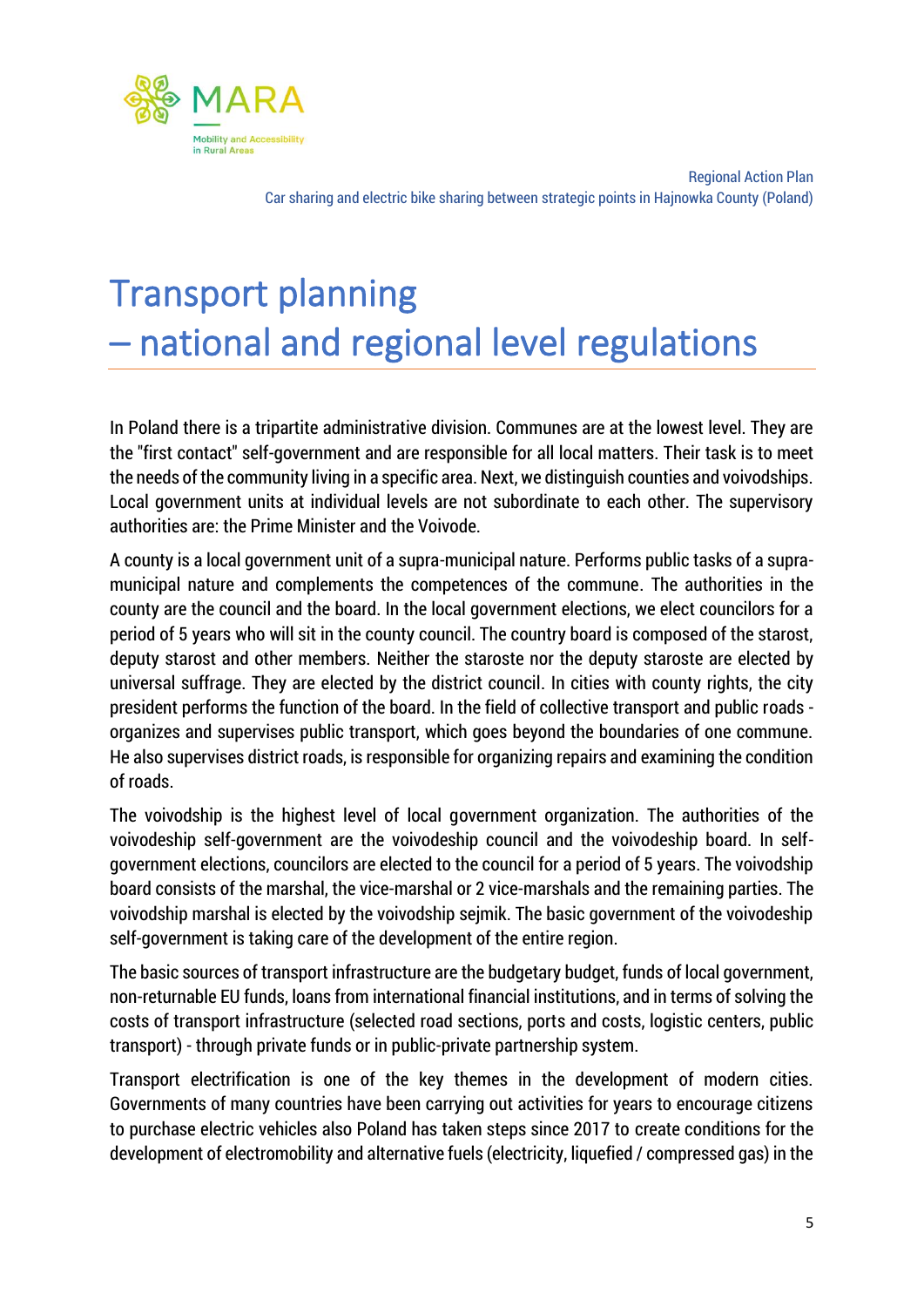

transport sector, therefore, on January 11, 2018. The act on electromobility and alternative fuels was passed (Journal of Laws 2020, item 908).

The Electromobility Strategies developed by local governments are response to the need for sustainable development of the mobility market focused on the use of zero-emission vehicles in Poland. As well as the climate and transport policy pursued by local governments, including assessment of possibilities, definition of an action plan and analysis of possible investments that should be undertaken in order to take full advantage of potential for the development of electromobility. The construction of the electromobility strategy results from the above-mentioned Act - supporting the development of electromobility is one of the tasks of local governments.

The most important requirements for Local Government Units resulting from the Act are: "Ensuring the share of electric vehicles in the fleet of vehicles in use. A local government unit, with the exception of municipalities and districts, the number of inhabitants of which does not exceed 50,000, ensures that the share of electric vehicles in the fleet of vehicles in service in the office serving it is at least 30% of the number of vehicles used (Article 35, paragraph 1 of the Act on electromobility and alternative fuels). Local governments, fulfilling the obligation resulting from the Act of 11 January 2018 on electromobility and alternative fuels, prepare Electromobility Strategies. In building the Strategy, local governments could apply for government support - the project may be implemented with the funds of a targeted subsidy obtained from the National Fund for Environmental Protection and Water Management under the Priority Program No. 3.4 "Atmospheric Protection 3.4 GEPARD II - low-emission transport". The program will be implemented in 2018-2021, whereby:

- 1) commitments (understood as signing contracts) were undertaken until 2019;
- 2) the funds will be spent in the years 2019-2021

The eletromobility strategy adopted by the legislative bodies are already in: Piastów City, Płock City, Krynica-Zdrój commune, Zgierz commune and the: incl. Pruszków District, Żywiec District (the strategy involves the construction of a charging station for electric vehicles and electric bicycles). One of the tasks of local governments regarding electromobility is to expand the public charging network for electric vehicles. For example, in the city of Gdańsk there are 52 such points so far and 21 are under construction. Electric cars are owned by the local governments of the largest cities in Poland: Kraków, Wrocław, Katowice, Szczcin and Rzeszów.

At the central level: ACT of January 11, 2018 on electromobility and alternative fuels (Journal of Laws 2020.908).

The Act specifies: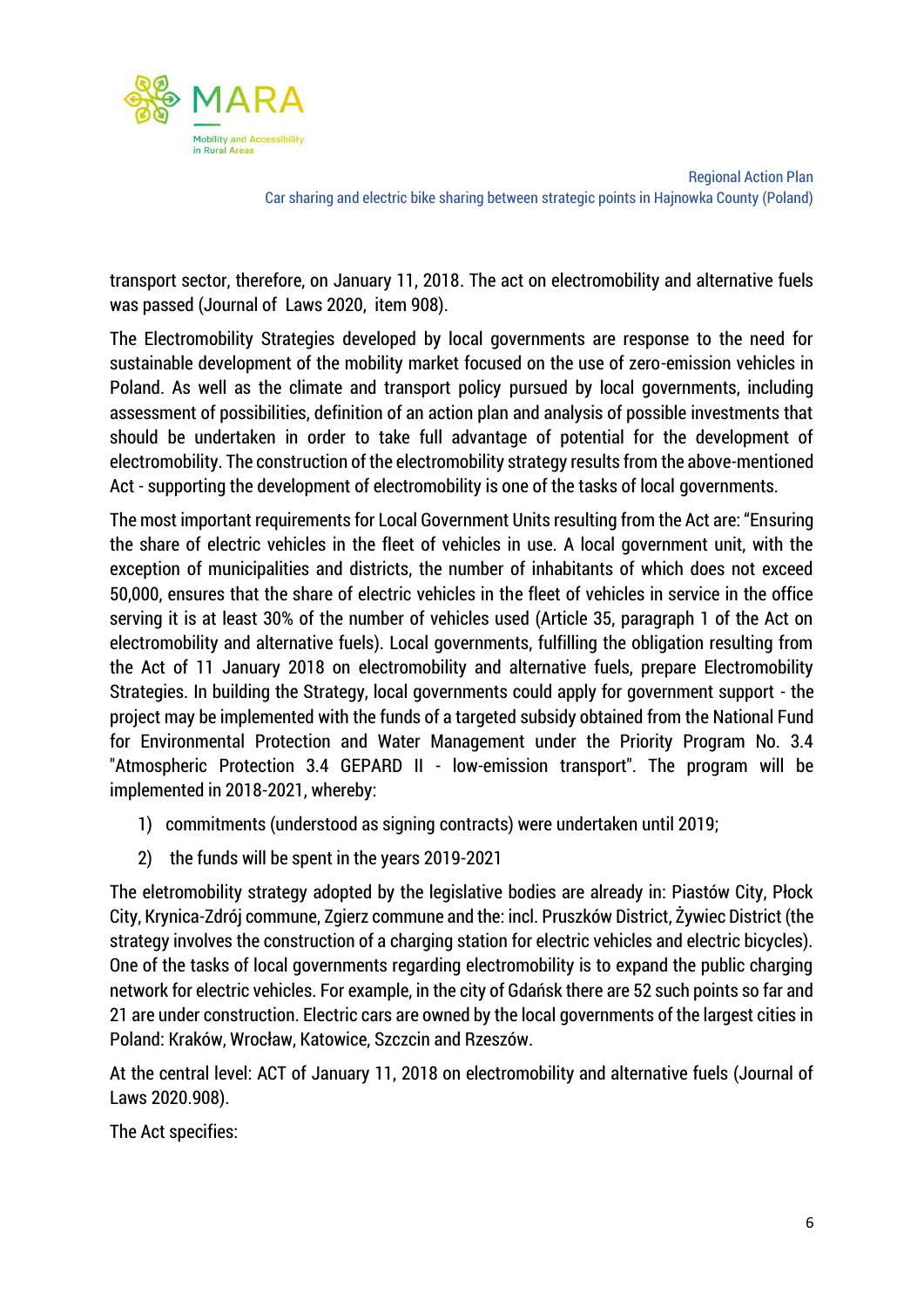

- 1) the rules for the development and operation of infrastructure for the use of alternative fuels in transport, hereinafter referred to as "alternative fuels infrastructure", including technical requirements to be met by this infrastructure;
- 2) obligations of public entities with regard to the development of alternative fuel infrastructure;
- 3) information obligations with regard to alternative fuels;
- 4) conditions for the functioning of clean transport zones;
- 5) the national framework for the alternative fuels infrastructure development policy and the method of their implementation.

In order to develop the idea of electromobility in Poland, the President of the Republic of Poland signed the Act of August 14, 2020 amending the Act on biocomponents and liquid biofuels and some other acts. The goal is to liquidate the Low-Emission Transport Fund and to replace it with a new long-term commitment of the National Fund for Environmental Protection and Water Management. The intention is to accelerate public funding for the development of low-emission transport and correspond with the scope of activities of the National Fund for Environmental Protection and Water Management as an environmental protection institution responsible for financing environmental protection. Ultimately, the funds are to be allocated to co-financing projects related to electromobility. The scope of projects that can receive funding is very wide support may be provided for example to producers of means of transport, local governments investing in clean public transport, producers of biocomponents, including financial support in the purchase of electric cars .

The response to the need for sustainable development of the mobility market focused on the use of zero-emission vehicles in Poland, as well as the climate and transport policy, are the Electromobility Strategies developed by local governments, including assessments of opportunities, definition of an action plan and an analysis of possible investments that should be undertaken in order to take full advantage of potential for the development of electromobility. All local governments with more than 50,000,000 inhabitants are required to develop a strategy.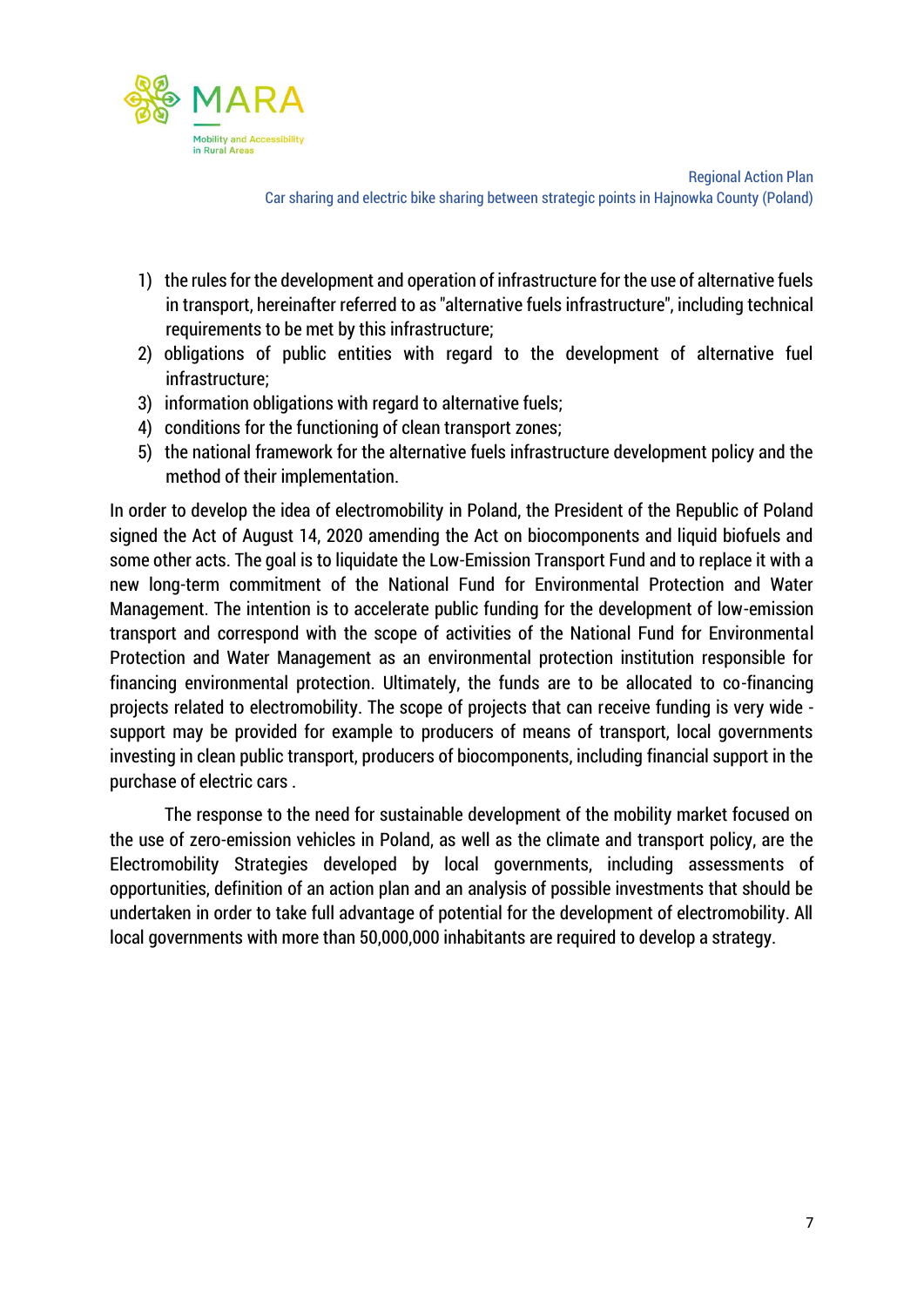

# <span id="page-8-0"></span>Description of the region and existing mobility models/offers

Białowieża Primeval Forest - it was the resting place of Polish kings and princes (the forest forest hosted, among others, Stefan Batory, Władysław Jagiełło and Zygmunt August), to this day it tempts those thirsty for a breath from everyday life. The beauty of the nature of the Białowieża Primeval Forest and its vicinity can be admired during walks on hiking trails, educational paths or while cycling - there are over 600 km of clearly marked routes running through the tiny towns and villages of the region. From a collection of legends, pieces of culture and crumbs of tradition, an unusual story has emerged in the form of bicycle routes showing what is most beautiful in the region. An experienced cyclists are invited to the Green Velo Eastern Bicycle Trail, connecting five voivodeships of Eastern Poland. Since 2008, the Białowieża Transborder Trail has been operating, linking the Białowieża Forest on both sides of the border.



Figure 3. Group of bisons (www.hajnowka.powiat.pl)

In the region of the Białowieża Forest – in other words the Bison Land, everything that is most beautiful in Podlasie is accumulated - nature and multiculturalism. The beauty of the nature of the region can be admired during forest hiking, biking, questing or canoeing trips, narrow-gauge railway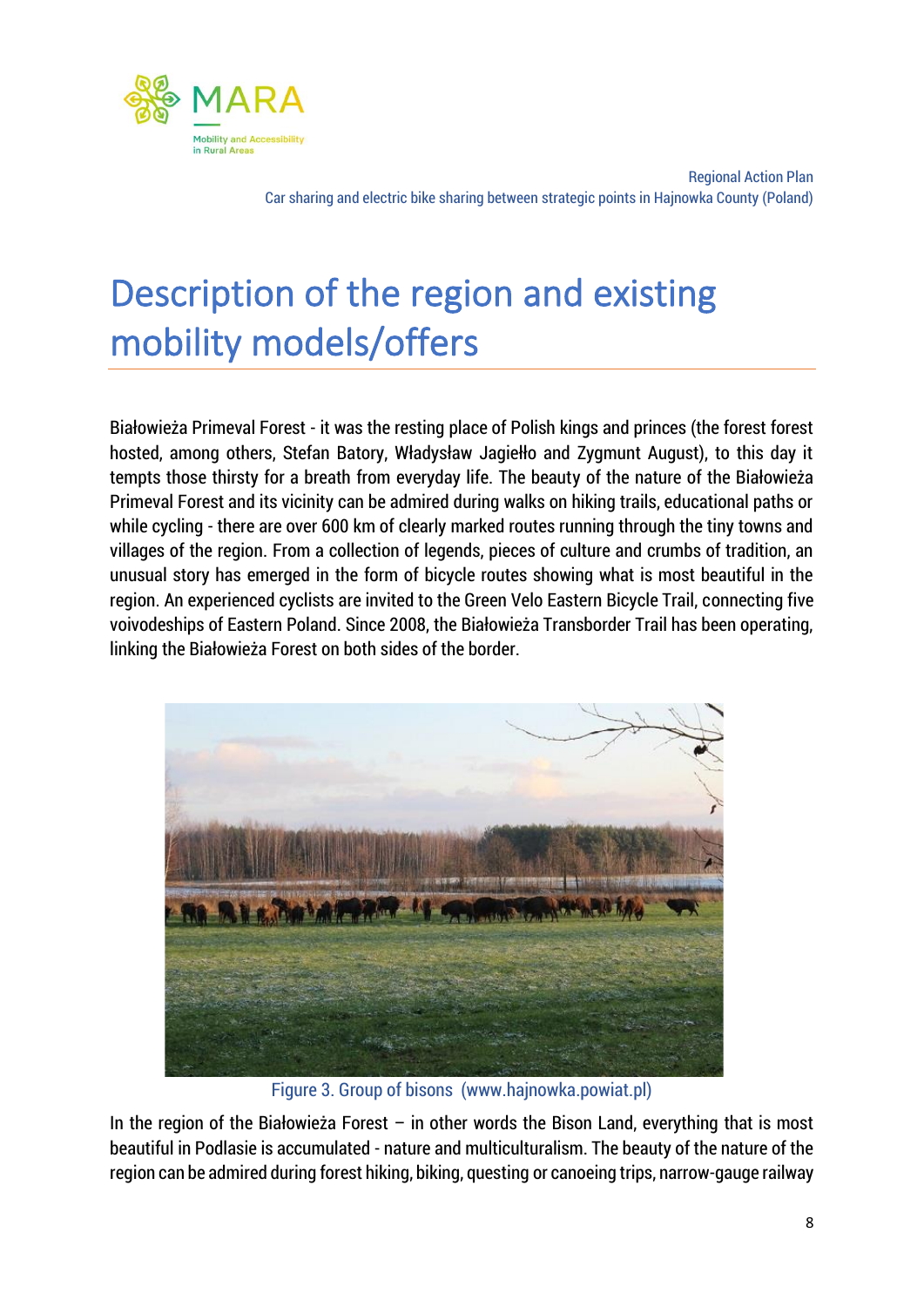

or trolley trips. The close vicinity of historic churches and churches, unique architecture of wooden houses with colorful shutters, regional chambers and galleries show the beauty of the cultural heritage. After an eventful day, hospitable residents will treat wanderers with regional specialties venison, bread straight from the oven, tsarist cheese, dumplings, honey, and for dessert the original Marcinek cake.



Figure 4. Gate in Białowieża Village Photo (www.powiat.hajnowka.pl )

 The Hajnówka County is an agricultural and industrial region. The pillars of the economy of the district are the wood industry, machine industry and tourism. The brand of the Białowieża Forest, on the UNESCO list, attracts many tourists from abroad and from Poland. Region due to its location and natural conditions, is a place conducive to the development of rural tourism and services - catering, medical, equipment rental, etc. The close vicinity of the natural Białowieża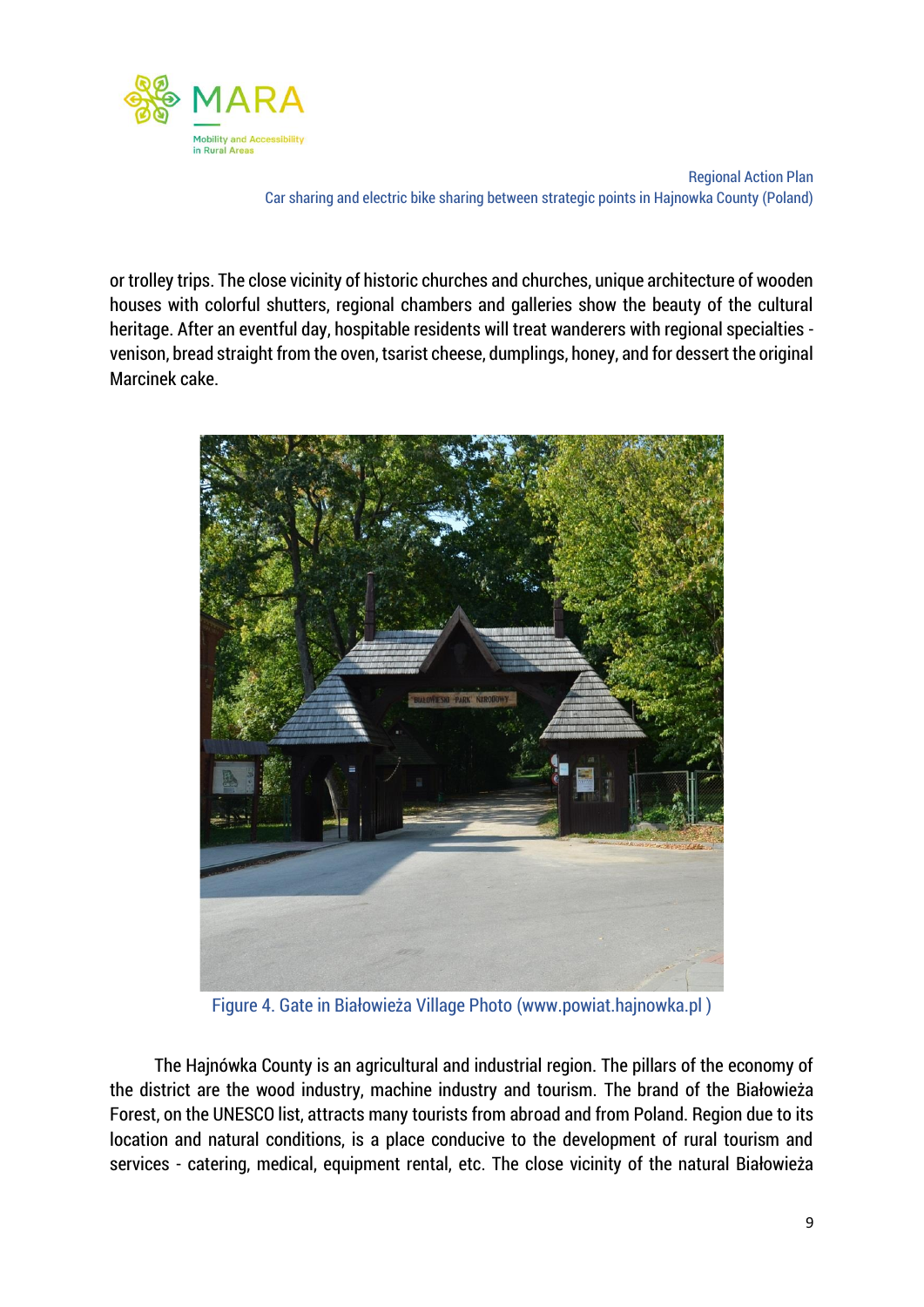

Forest, clean climate, a developed network of tourist routes and the availability of services make the Hajnówka County a perfect place for the development of rehabilitation tourism. An important branch of industry - apart from tourism - is also the machine industry. In the Hajnówka County is located the seat of the PRONAR company, which is the undisputed leader in the production and sale of machinery and equipment for agriculture, municipal services and the transport industry with a nearly 50% share in the Polish market. The company exports its products to over 60 countries, incl. to the African continent, the Americas and New Zealand.

Another big employer in region it is HAMECH which has been operating in the region for almost 60 years - apart from comprehensive agricultural systems, storage and transport of biomass, the company advised services in the field of plastic processing, machining, thermal cutting, welding, balancing, etc. In the region, companies producing ecological boiler houses, heating (including "Moderator" in Hajnówka).

The wood industry is a traditional branch of the region's economy. The FORTE Furniture Factory has its branch in the district . It is one of the producers of self-assembly furniture. Wood services are also provided by individual entrepreneurs.

Also there are conditions for the development of organic farming in the region. The Hajnówka County can boast of healthy manufactures, because they come from the ecologically healthiest area of "Green Lungs of Poland" such as temporary dairy (District Dairy Cooperative in Hajnówka), herbal (RUNO meat and bakeries. There are also organic family farms offering natural products such as vegetables, herbs, eggs, and honey.

Hajnówka County it is an agricultural land - approx. 39% of the region area, a characteristic feature is the fragmentation of farms.

The advantage of the district is its border location. The phytosanitary crossing in Siemianówka, which has been operating since 2014, and the modern, modernized border crossing in Połowce, servicing car traffic, buses and trucks, make it possible to establish non-standard contact with the East.

The Hajnówka County has created the e-mapa portal with an interactive map of the district https://hajnowski.e-mapa.net/ here you can find every information about topographic of region.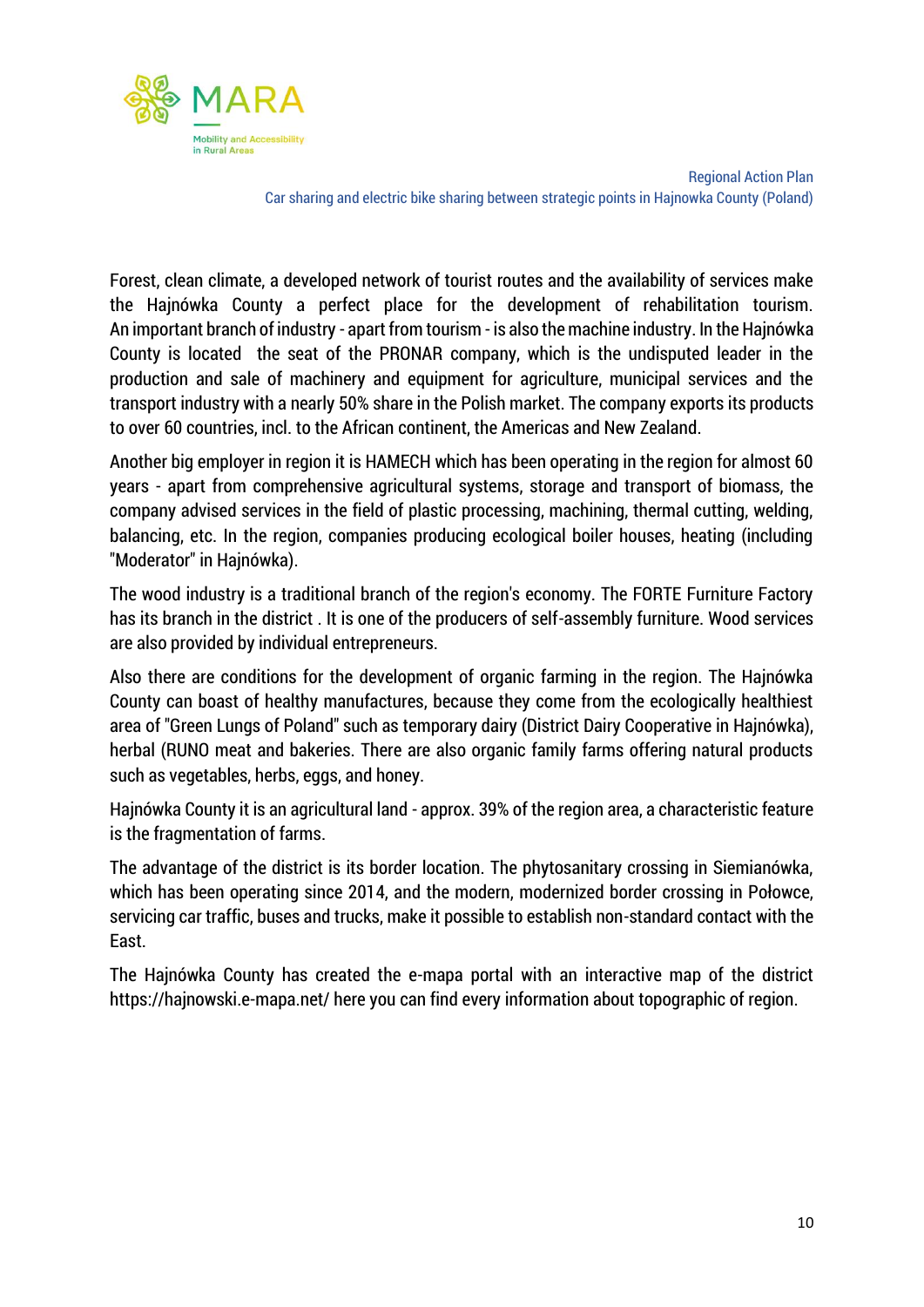



|  |  |  | <b>Table 1. Basic information about population</b> |
|--|--|--|----------------------------------------------------|
|  |  |  |                                                    |

|                    | Total      |       | Population | Population change per | <b>Population</b> |           |              |  |  |
|--------------------|------------|-------|------------|-----------------------|-------------------|-----------|--------------|--|--|
| Region             | population | city  | village    | 1,000 inhabitants     | $0 - 19$          | $20 - 65$ | over 65      |  |  |
|                    |            |       |            | $(2014 - 2019)$       | vears             | vears     | <b>vears</b> |  |  |
| Hajnówka<br>Region | 42610      | 21728 | 20882      | $-12.4$               | 6816              | 25454     | 10340        |  |  |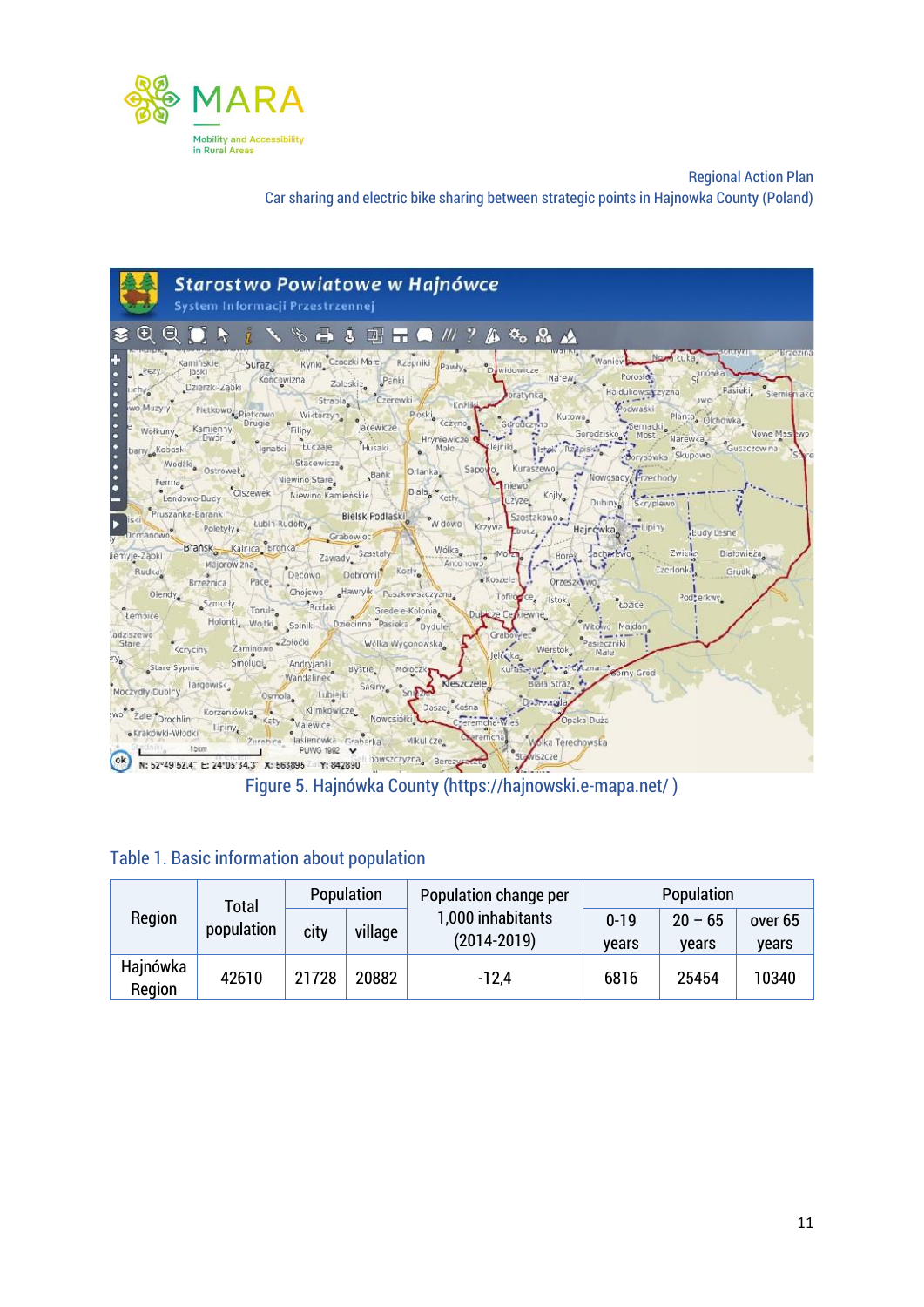

Table 2. Basic information about region

| Region             | Area<br>of the<br>region<br>(km2) | Number of<br>inhabitants | Density of<br>population<br>(number of<br>inhabitant<br>s per km2) | Hard<br>paved<br>public<br>roads<br>per 100<br>$km2$ in<br>km | Cars<br>registered<br>per 1000<br>inhabitant<br>S. | <b>Bicycle</b><br>paths<br>(km) | <b>Geographical location/local</b><br>border traffic/<br>connectivity to transport<br>hubs (airports, ports)                           | Access to<br>railway/buses/waterways                                   | Number of<br>holiday and<br>other short-stay<br>accommodation<br>(with more than<br>10 beds) |
|--------------------|-----------------------------------|--------------------------|--------------------------------------------------------------------|---------------------------------------------------------------|----------------------------------------------------|---------------------------------|----------------------------------------------------------------------------------------------------------------------------------------|------------------------------------------------------------------------|----------------------------------------------------------------------------------------------|
| Hajnówka<br>Region | 1624                              | 43143                    | 27                                                                 | 39,5                                                          | 571                                                | 652                             | located in the north-eastern<br>part of Poland,<br>proximity of the border with<br>Belarus,<br>the closest airport 223km<br>in Warsaw; | low density of railways<br>and poor offer of<br>passenger connections; | 38                                                                                           |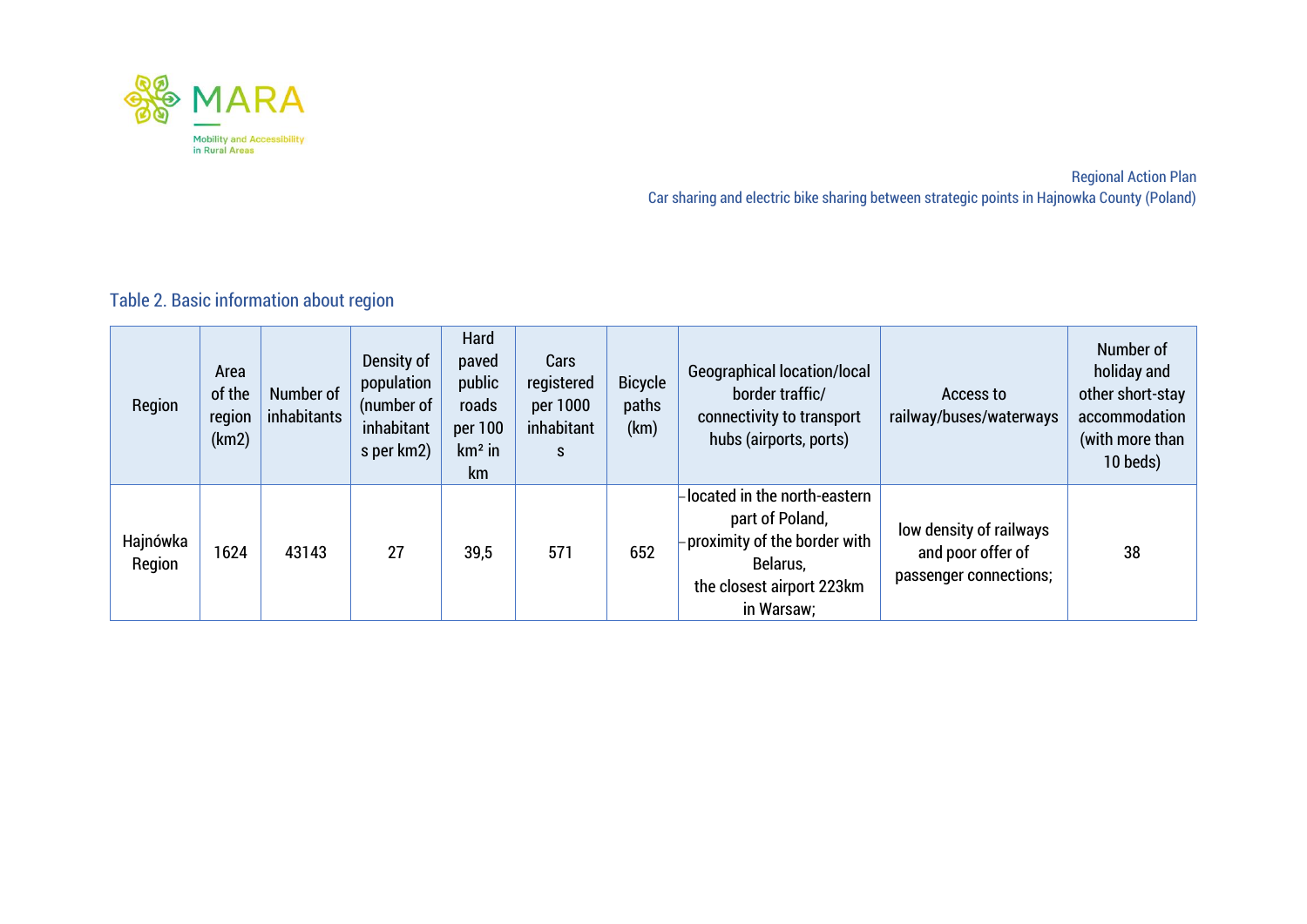

#### Table 3. Touristic attractiveness about region

| Region                       | Touristic attractiveness                                                                                                                                                                                                                                                                                                                                                                                                                                               |
|------------------------------|------------------------------------------------------------------------------------------------------------------------------------------------------------------------------------------------------------------------------------------------------------------------------------------------------------------------------------------------------------------------------------------------------------------------------------------------------------------------|
| Town<br>Hajnówka             | The Holy Trinity church- one of the most interesting examples of modern sacred architecture, The Museum of Ironwork and<br>Blacksmith Craft, The Monument to a bison, Holy Cross Exaltation Roman Catholic Church- inside there are unique organ from the<br>turn of 19 <sup>th</sup> and 20 <sup>th</sup> century. Minature Park Monuments-miniatures are made in a scale of 1:25, everyone can admire characteristic<br>for the region colorful wooden architecture. |
| Commune<br><b>Białowieża</b> | The St, Nicolas the Miracle Worker Orthodox church- inside there is a unique porcelain iconostasis. Educational paths of the Forest<br>Promotional Complex "Białowieża Forest", "Żebra Żubra", "Krajobrazy Puszczy" "Miejsce Mocy "/ Forest Trolley Railway- exploring of<br>the Białowieża Forest with a trolley powered with muscles.                                                                                                                                |
| Commune                      | The wooden belfry from 1709 located in Kleszczele. St Nicolas Orthodox church. The Nature Reserve Jelonka. The Centre of Tourism                                                                                                                                                                                                                                                                                                                                       |
| Kleszczele                   | and Culture "Hładyszka"                                                                                                                                                                                                                                                                                                                                                                                                                                                |
| Commune                      | Orthodox churches in Czyże, Klejniki, KUraszewo and Lady (chaptel with miraculous spring). Burial mounds (from 4 <sup>th</sup> and 5 <sup>th</sup>                                                                                                                                                                                                                                                                                                                     |
| Czyże                        | centuries) and early medival fortress (from 13 <sup>th</sup> century) in Zbucz village. Archeological educational path.                                                                                                                                                                                                                                                                                                                                                |
| Commune                      | Ortodox churches in Stary Kornin, Dubicze Cerkiewne and Werstok. Wooden mindmills in Grabowiec and Dubicze Cerkiewne. Wooden                                                                                                                                                                                                                                                                                                                                           |
| <b>Dubicze</b>               | manor complex in Jodłówka from 1860. The chaptel by the spring with miraculous water in Stary Kornin. The Nature reserves:                                                                                                                                                                                                                                                                                                                                             |
| Cerkiewne                    | Starzyna and Czechy Orleańskie                                                                                                                                                                                                                                                                                                                                                                                                                                         |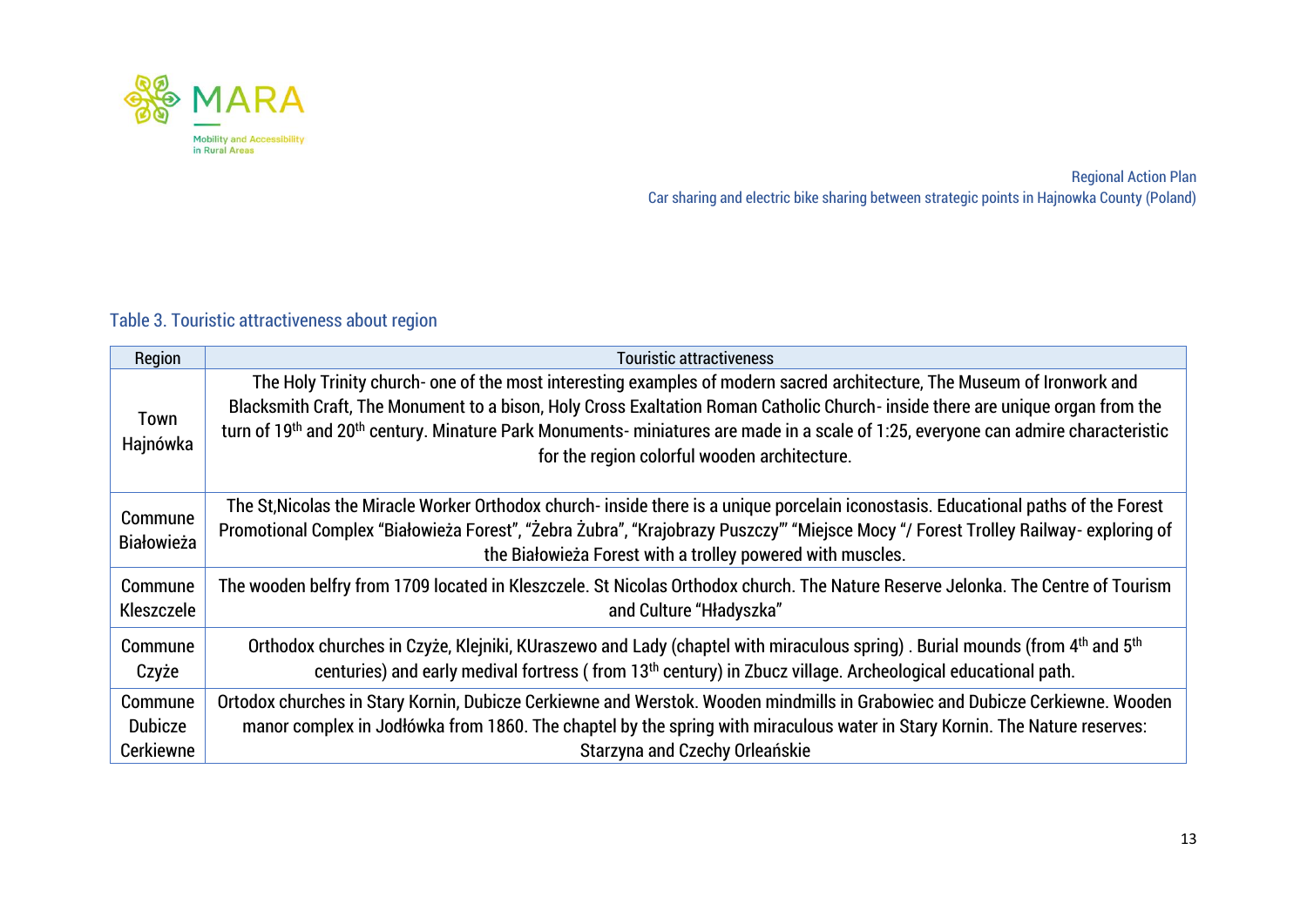

| Commune<br><b>Narew</b>             | Wooden sacred building - The Roman Catholic church in Narew, the Orthodox churches in Narew, Łosinka, Trześcianka and Puchły.<br>The Land of Open Shutters- villages Puchły, Soce, Trześcianka where there are wooden houses with beautiful woodcarving ornaments<br>and colorful shutters. |
|-------------------------------------|---------------------------------------------------------------------------------------------------------------------------------------------------------------------------------------------------------------------------------------------------------------------------------------------|
|                                     | The Water Reserve Siemianówka- an ideal place for anglers and birdwatchers. The Nature reserves amoung others Gbilec and Dolina                                                                                                                                                             |
| Commune                             | Waliczówki. The Jewish cemetery in Narewka. Educotional paths of the Forest Promotional Complex-Białowieża Forst, Under the                                                                                                                                                                 |
| Narewka                             | Oaks in Świnoroje and Masiewo-Siemianówka artificial lake and On the track of a bison. BNP Hwoźna Protective Zone- open for free                                                                                                                                                            |
|                                     | to tourists. Observation Tower Matruszka in Sieminiakowszczyzna                                                                                                                                                                                                                             |
| Objects in                          | The European Bison Display of the Biaowieża Nationa Park. The Nature Forest Museum in Białowieża- modern exhibition showing                                                                                                                                                                 |
| <b>Białowieża</b><br><b>Nationa</b> | flora and fauna of Białowieża Forest with audio-visual aids The Strict Protection Area Orłówka- the most precious part of the                                                                                                                                                               |
|                                     | Białowieża Forest where are preserved the oldest tree stands. The Pałacowy Park – the park was founded by tsar's palace at the 19th                                                                                                                                                         |
|                                     | and 20 <sup>th</sup> centuries in order to make nearest surrounding of the palace more attractive. The Hwoźna Protective Zone- It is northern and                                                                                                                                           |
| Park                                | underestimated area of the Białówieża National Park there are three tourists trails which make it easier to move around.                                                                                                                                                                    |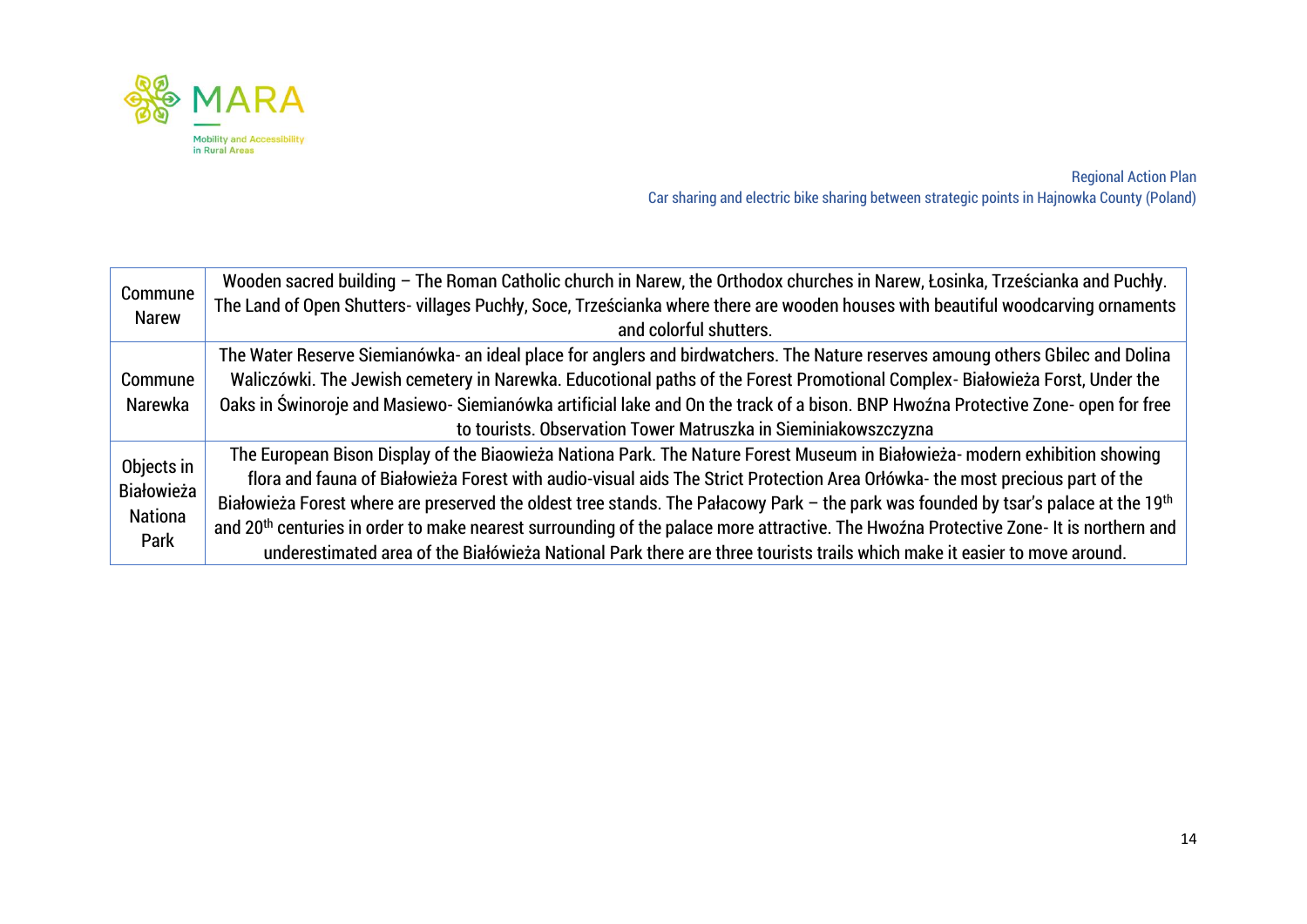

As a part of the implementation of the MARA project - Mobility and Accessibility in Rural Areas, Hajnówka District in the period from October 20 to November 20, 2020, conducted a study of traffic tourism in 2019 and 2020 . The research covers the acquisition of statistical data on tourist traffic in individual subregions and an internal analysis carried out by the MARA Team Hajnówka County.

Therefore, on October 20, 2020, applications were sent for the transmission of statistical data indicating tourist traffic in places attractive for tourists. The inquiries were sent to selected entities dealing with tourist traffic services:

- the Local Tourist Organization with its seat in Hajnówka city, which carries out the public task "Running the Tourism Center of the Białowieża Forest Region", supports tourist traffic in Hajnówka;
- Center for Tourism and Promotion –THE BISON LAND an organizational unit of the Hajnówka County, operating since July 2020 located on the route Hajnówka - Białowieża;
- Białowieża National Park due to the status of the Site from the UNESCO list, the BNP is visited by crowds of tourists;
- Narewka rural commune with tourist information points

Taking into account the plans of building a bicycle path along provincial road 689 on the Hajnówka - Białowieża section, the MARA team Hajnówka County for the purposes of this report, requested the Provincial Roads Authority to present data on the results of traffic volume measurements carried out in August 2020 in the area of Promotion and Tourism Center "The Bison Land" (Zwierzyniec parking lot).

The most developed tourist subregions - the commune of Białowieża (seat of the Białowieża National Park) and the commune of Narewka recorded really high tourist traffic - in 2020 despite on the unfavorable epidemiological situation of the country. The canoe station in Narewka, which acts as a tourist information point, recorded a visit of 11,560 people. The facilities of the Białowieża National Park were also popular, despite the drop in the number of visitors in 2020 they persist at the level of 20 thousand. visitors - when it comes to the Bison Show Reserve and the Strict Reserve (however, it should be taken into account, the data for 2020 does not cover the last quarter, moreover, the epidemiological situation of the country is not conducive to the development of tourism, it forced the temporary closure of the BNP Museum)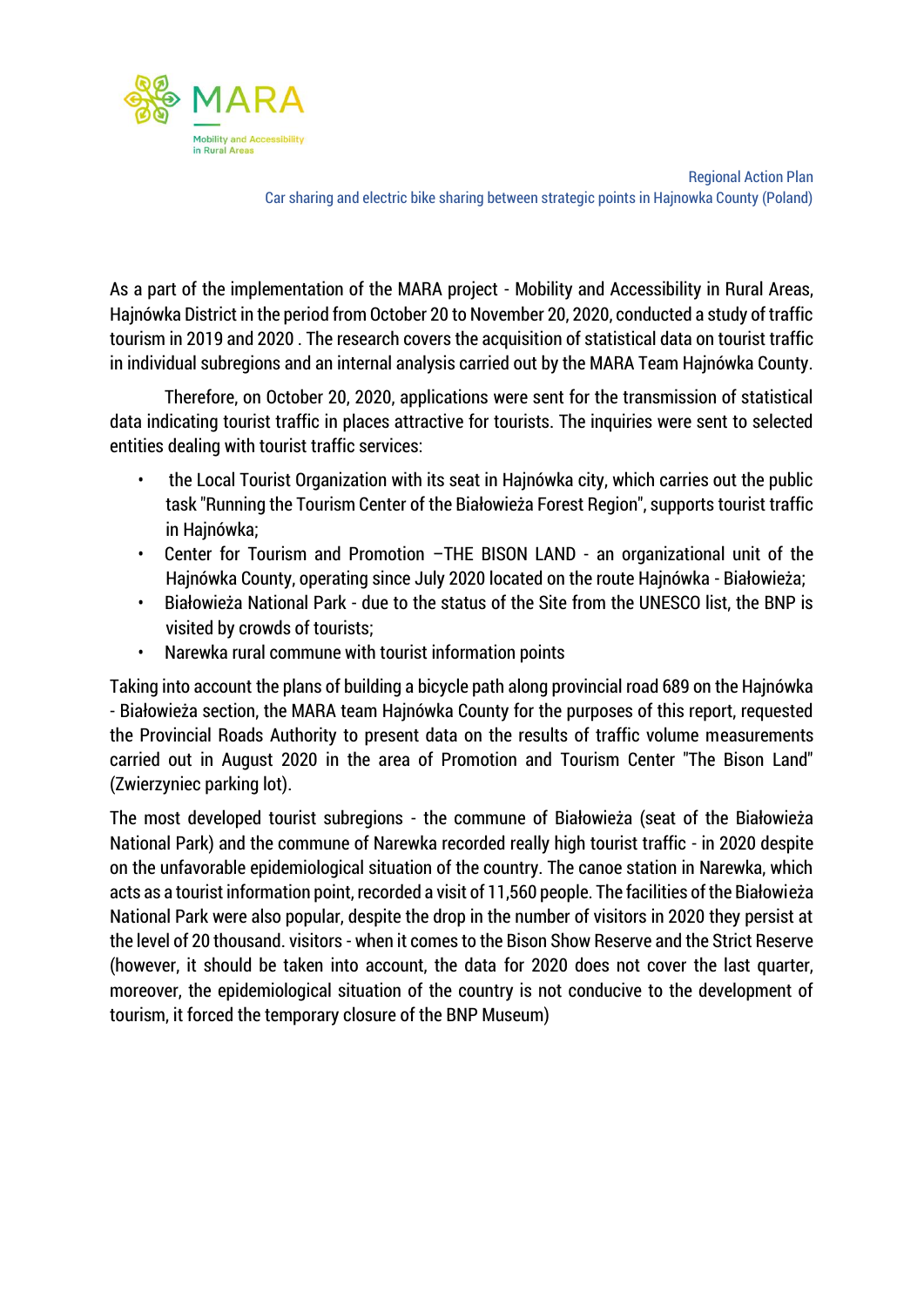



Figure 6. Tourist traffic in the Strict Reserve of Białowieża Primaveral Forest

The intensity of tourist traffic falls on the summer period - the tourist season in the region begins in May, which is reflected in the statistical data of the Białowieża National Park. In the following months, the tourist traffic gradually decreases, the average length of stay is also shortened (on average 5 days in the season, then 2-3 days stays). Most tourists use their own means of transport, and they changed to a bicycle on site. Active tourism, which is the main travel destination, is favored by the proximity of the Białowieża Forest and the number of tourist routes.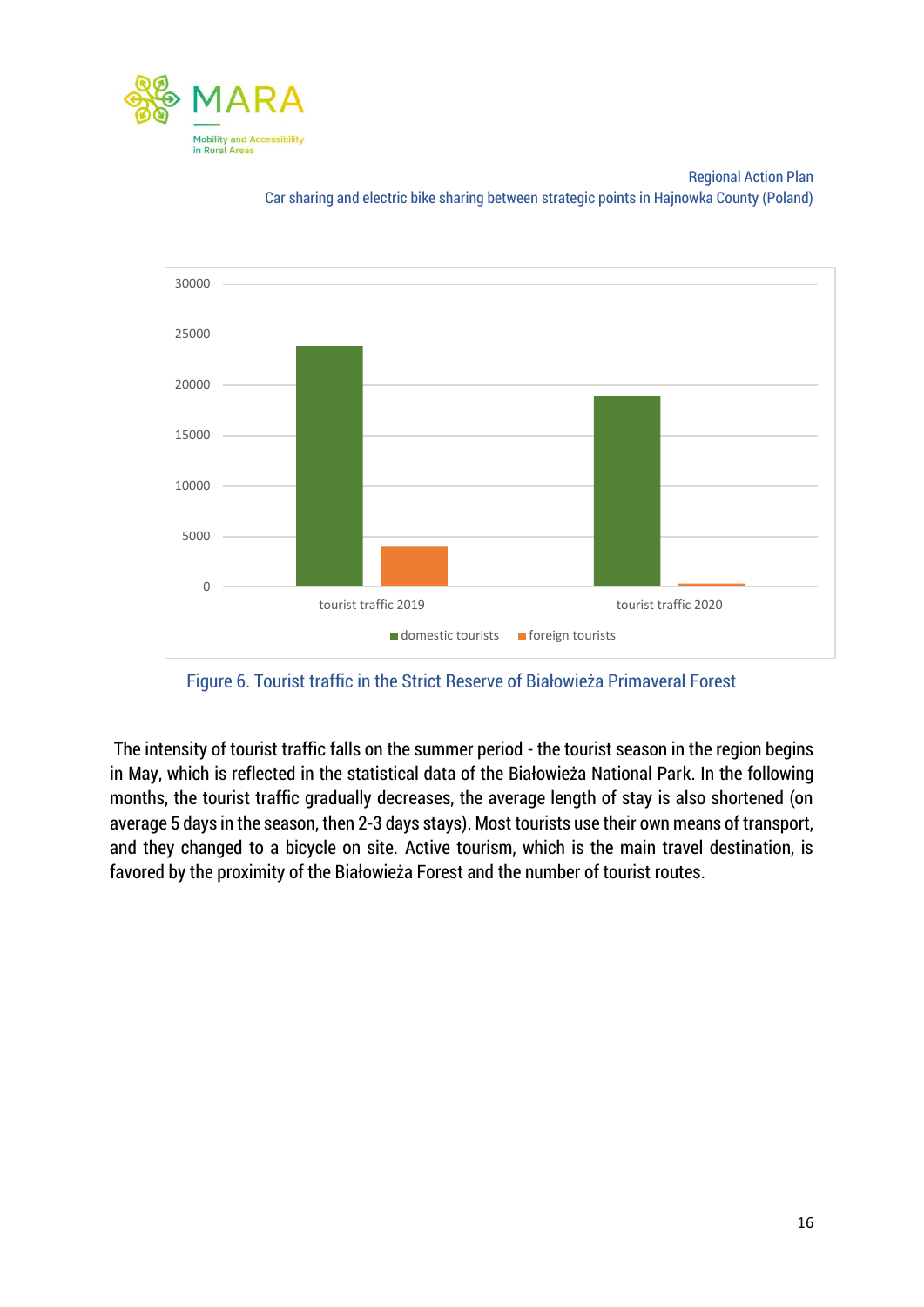



Figure 7. Tourists which visited Local Tourist Organization in Hajnówka

The analysis of tourist traffic complements the research conducted as part of focus groups for the implementation of the MARA project - Mobility and Accessibility in Rural Areas - New approaches for developing mobility concepts in remote areas, on the dates: 21/10/2019 and 04/11/2019. The research results indicated alternative directions of mobility development in the region.

During the meetings in which, at the invitation of the Hajnówka County and Bialystok University of Technology, representatives of local governments, residents, representatives of the tourism and transport industry participated, the problems of mobility and transport accessibility of the Hajnówka County were diagnosed. The participants assessed the transport accessibility in the region, indicated the sources of problems and their potential solutions. During the discussion, many important demands were made to improve the existing mobility models and to propose new solutions. In particular, it was pointed out: the lack of an integrated and updated source of comprehensive information on transport services - stationary and on-line, insufficient use of environmentally friendly means of transport (e.g. city bike system, electric transport) and insufficient number of passenger connections, resulting in communication "white spots "On the map of the region and the lack of communication between tourist towns.

The development of mobility is one of the most important directions for the economic development of the region, it is worth noting that many of the available opportunities for activities conducive to the development of transport go beyond the competences of the Hajnówka County - they lie in the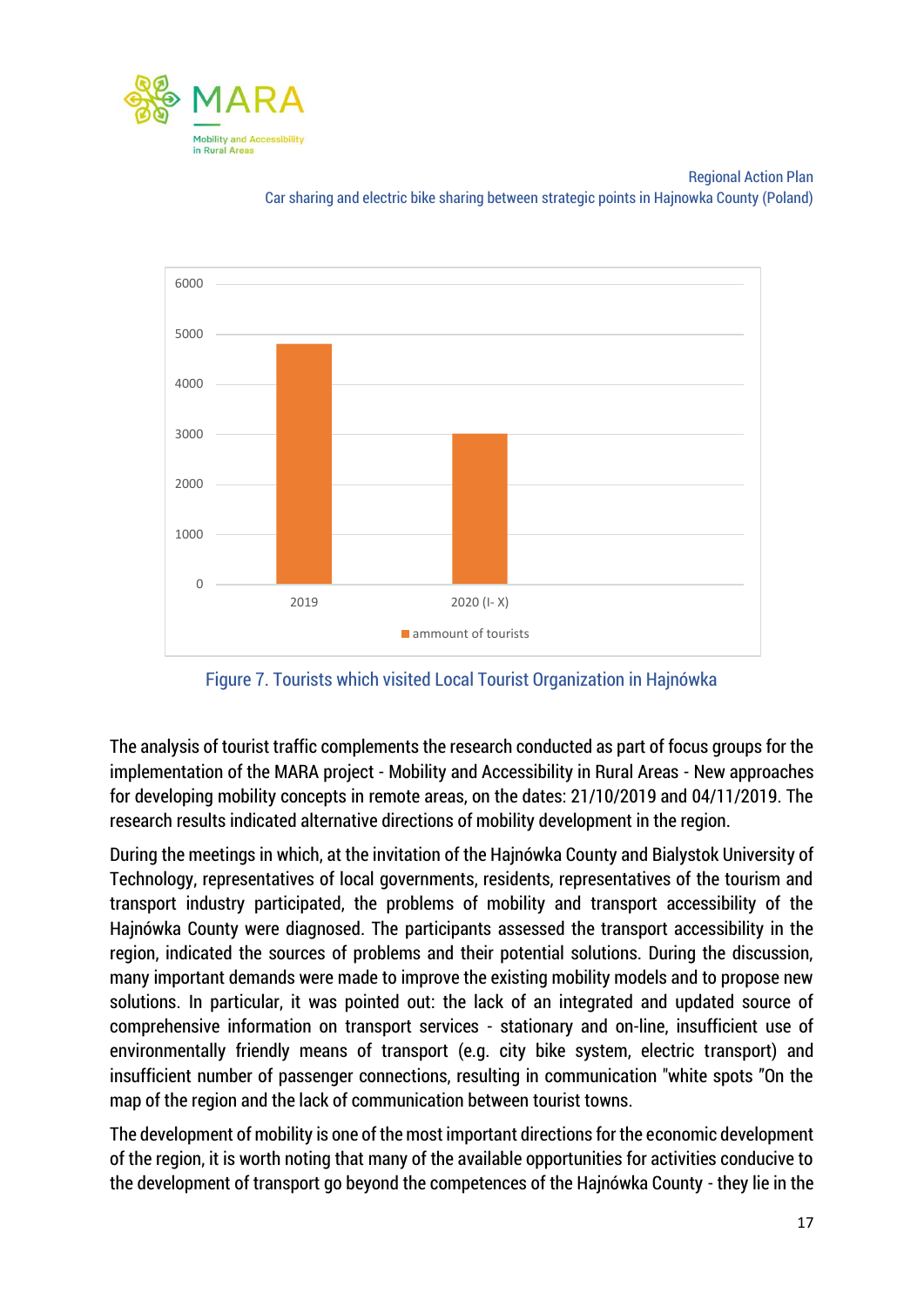

competence of other local government units (neighboring districts, voivodeship self-government, communes) state bodies, institutions, or private business entities.On the grounds stated above, in the future Hajnówka District plans to prepare an analysis of the legal feasibility of launching the electric bicycle charging station system in three locations in the Hajnówka County, with particular emphasis on public procurement law, regulations related to the implementation of EU projects and provisions on state aid. The analysis carried out on the basis of statistical data indicates that the points of the bicycle loading station should be located in close proximity to facilities serving tourist traffic. These certainly include the communes of Białowieża and Narewka as well as Hajnówka which plays the role of the central center of the district.

| Region             | The main problems of mobility                                                                                                                                                                                                                                                                                                                                                                                                                                                                                                                                                                                                                                                                                                                                                                                                                                                                                                                                                                                                                                                                                                                                                                                                                                       |
|--------------------|---------------------------------------------------------------------------------------------------------------------------------------------------------------------------------------------------------------------------------------------------------------------------------------------------------------------------------------------------------------------------------------------------------------------------------------------------------------------------------------------------------------------------------------------------------------------------------------------------------------------------------------------------------------------------------------------------------------------------------------------------------------------------------------------------------------------------------------------------------------------------------------------------------------------------------------------------------------------------------------------------------------------------------------------------------------------------------------------------------------------------------------------------------------------------------------------------------------------------------------------------------------------|
| Hajnówka<br>Region | poor quality of road infrastructure<br>poor connection with other regions of Poland by means of mass transport (lack<br>of developed offer of direct long-distance connections)<br>low accessibility in terms of individual transport (low motorization rate, low<br>expenditures on road maintenance, long distance from a network of express<br>ways and motorways)<br>• poor offer of the public road transport (insufficient network of bus connections,<br>large disproportions within the frequency of buses at specific routes, insufficient<br>number of direct connections)<br>• lack or insufficient integration of transport systems (connections between trains<br>and buses) which leads to a prolonged waiting time for transfers<br>insufficient development of bicycle infrastructure (poor number of marked bike<br>routes, parking shelters, self-service bicycle mending stations, lack of self-<br>service bike rentals, including electric bikes<br>unsatisfactory system of publishing timetables by road carriers on websites<br>(lack of Internet service with such a local range that ensures uniform publication<br>of collective timetables of all carriers, outdated or incomplete data), which<br>hinders travel planning for tourists |

#### Table 4. Main problems of mobility and accessibility of region

It is worth mentioning that CarSharing will appear in Hajnówka! CarSharing is a car rental system for minutes and kilometers by phone. To use CarSharing, you must have a driving license and a payment card. After installing the application and verifying the account, the car can be driven immediately. Cars can be rented in all PANEK zones and also returned within zones (currently there are 250), paying only for the time and kilometers traveled. The service provider - Panek CarSharing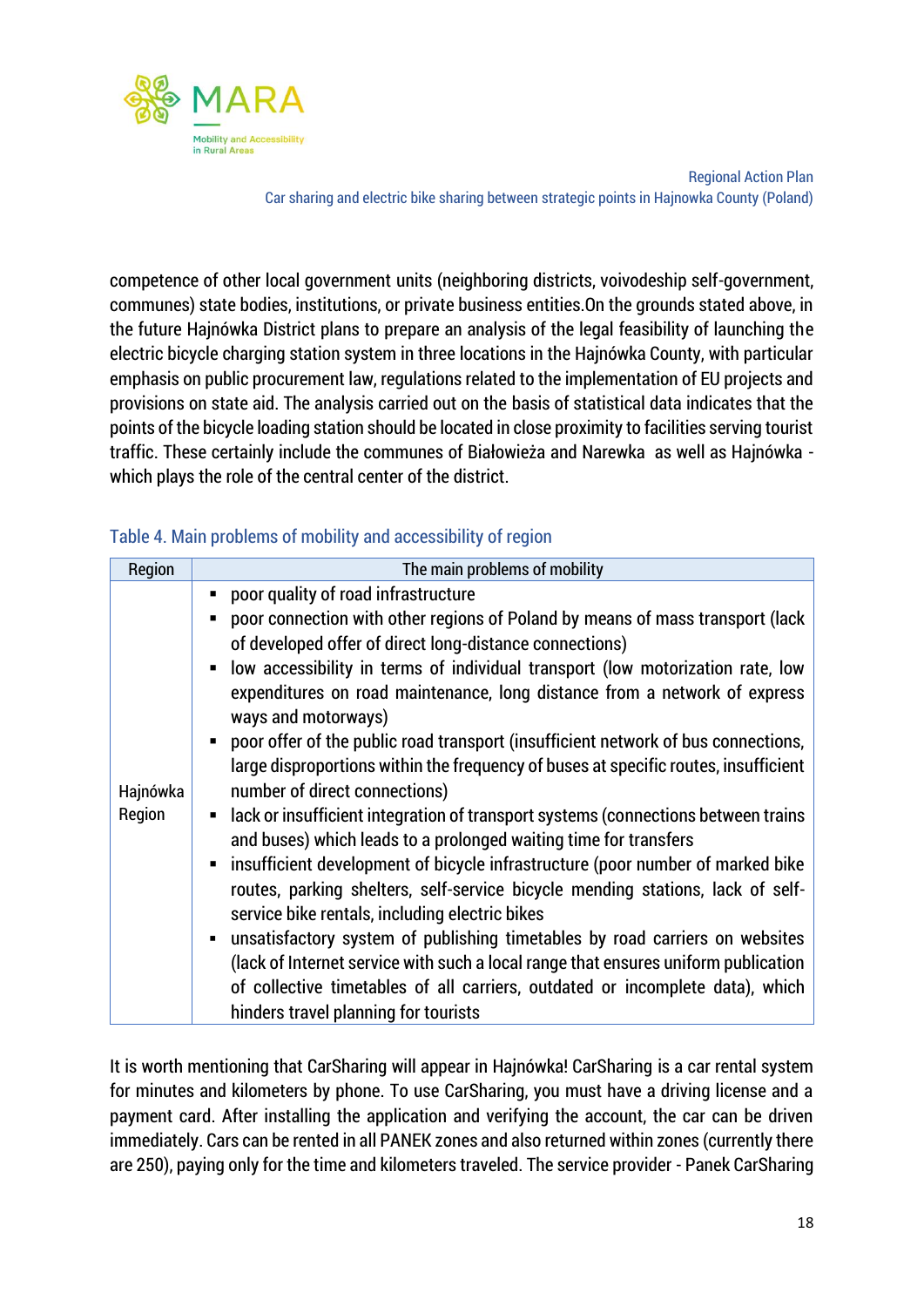

appeared in 2017 and at the beginning it covered only large cities - currently CarSharing is available in all cities with over 40,000 inhabitants. Due to the dynamic development, residents of cities above 20,000,000 will also be able to rent a car. residents. It will be possible to travel by cars all over the country.

The railway in the Hajnówka District is also going to a higher level, on January 2021 a new connection will be opened between Hajnówka and Białystok, which will improve communication in the region. After nearly 30 years, rail passenger transport from Białystok to Hajnówka on line No. 52 will be restored. It was possible thanks to the modernization of the Hajnówka - Lewki section and the contract between the Podlaskie Voivodeship and the Polregio company concluded for a period of 10 years (2021-2023). At the beginning there will be 6-8 connections per day. In order to increase the transport accessibility of the region, the route No. 52 was modernized on the 27 kilometer section on the Hajnówka-Lewki route. New tracks, 12 engineering structures, 22 crossings, including 13 with modern railway traffic protection devices and seven stops with modern platforms were built there.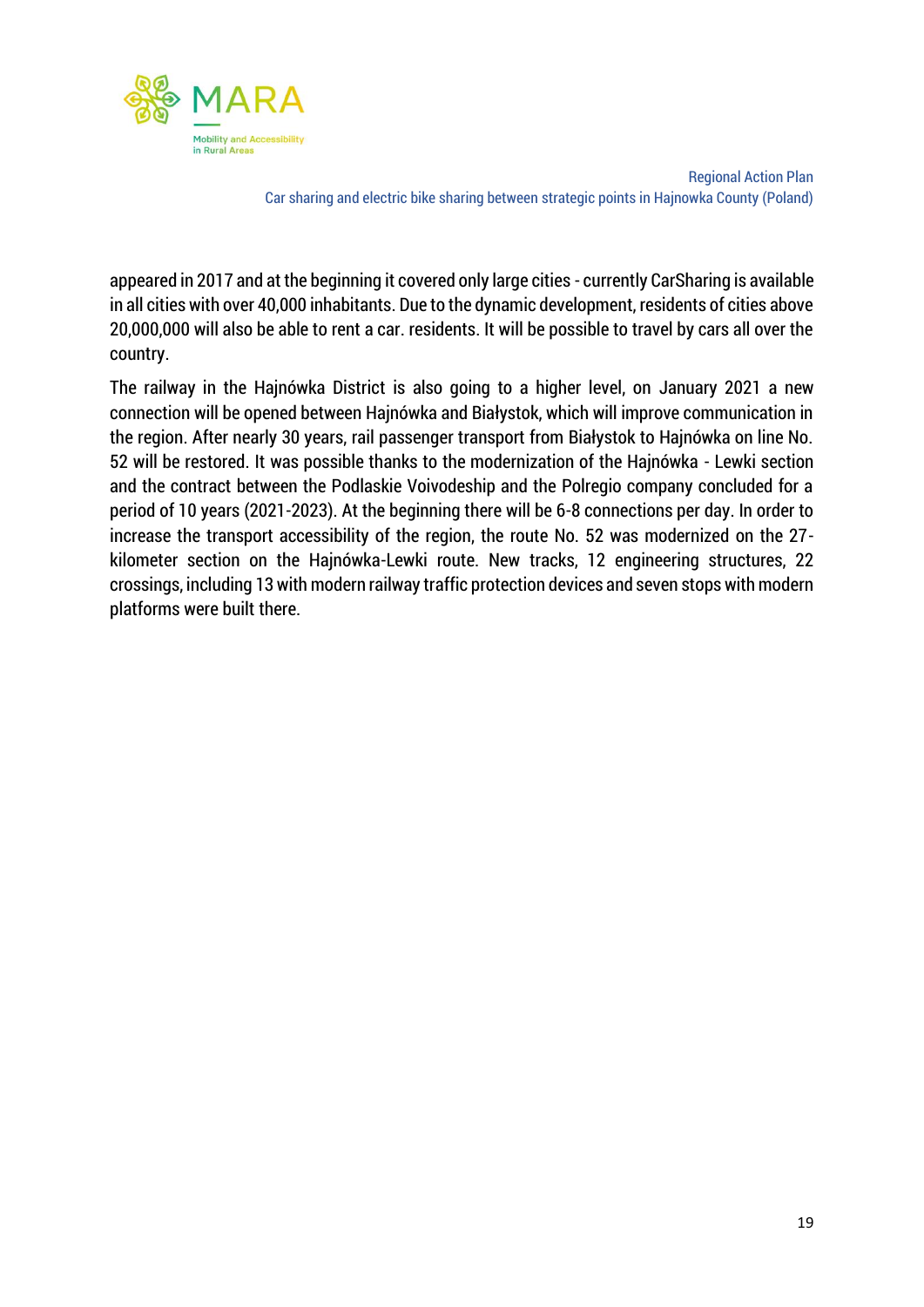

# <span id="page-20-0"></span>Challenges of transportation models and recommendations for improving mobility offers in policy and planning documents

#### **Assessment of mobility of the Hajnówka County- challenges**

#### The institutional impact

Improving transport accessibility in remote areas (in the area of the Hajnówka District), by:

- removing blank transport gaps on the map of the district- increasing the number of connections on priority routes (Hajnówka - Bielsk Podlaski; Hajnówka - Białowieża; Hajnówka - Narewka; Hajnówka - Kleszczele - Czeremcha) and simultaneously increasing in the number of bus connections with the lowest frequency (in an ideal situation it will be possible to travel 7 days a week to each town by public transport);
- creating, in a public-private partnership game, an attractive transport offer;
- establishment of a communication system between trains and buses by e.g. combining cooperation between bus and rail transports, in order to synchronize the timetable of longdistance trains and transports connecting the capital of the voivodeship: Bialystok with the Białowieża Forest region or the compilation of connections, "integrated" in relations with selected attractive touristically cities such as Hajnówka and Białowieża;
- implementation of innovative e-mobility solutions as an alternative to motor transport in order to strengthen the region's brand as an ecological and innovative place.

The economic point :

- Revitalization (in the public-private partnership mode) of the Hajnówka / Nieznany Bór Białowieża railway line, which is the property of the Hajnówka District
- Improvement of the surface condition of roads in the Hajnówka District and their modernisation - the challenge is to develop legal and financial instruments, including field of road categorisation and the share of co-financing enabling funds to be effectively applied for road modernisation by local authorities.
- Development of bicycle infrastructure by the number of marked bicycle routes and infrastructure services dedicated to bicycles.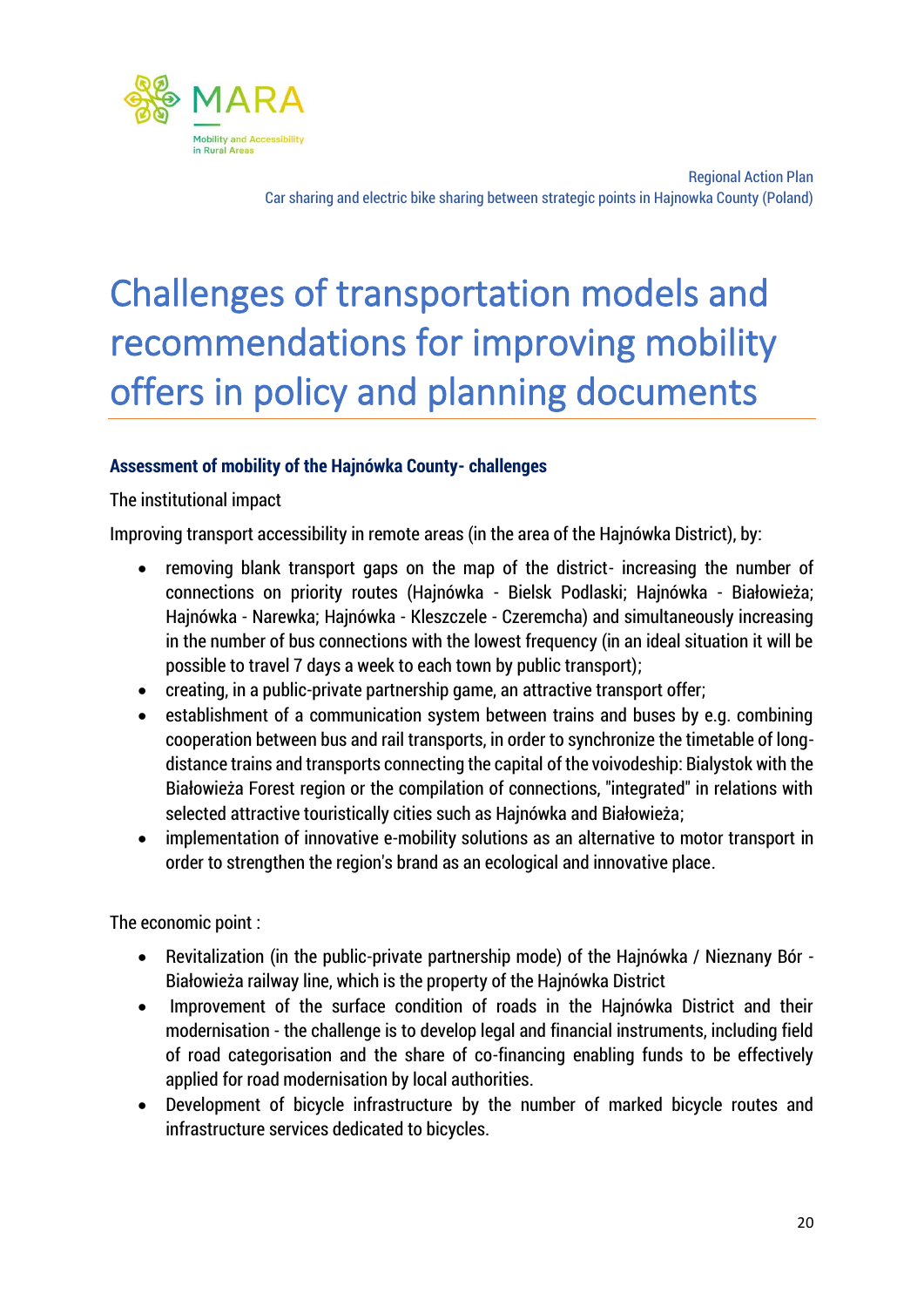

## <span id="page-21-0"></span>Mobility needs in the region

The basic strategic document is the Hajnówka County Development Programme until 2020, setting out the direction of the local government's activities in 2015-2020. As part of the current " Hajnówka County Development Program until 2020", the district has a "prepared communication accessibility analysis" prepared in 2014. Strategic documents have been developed as part of the project 'Platform for cooperation for sustainable development of the Białowieża Forest region', cofinanced with European Union funds in the participation of the local community, institutions and local governments.

The document contains general characteristics of transport infrastructure in the Białowieża Forest region: road and rail roads, bicycle routes. Detailed analytical data characterize the main communication nodes of the region (road transport and rail transport), including the assessment of the transport offer in the Hajnówka County, an assessment of the availability of individual towns of the Hajnówka county to the main villages in the region and an assessment of tourist accessibility.

The analysis also includes recommendations for improving the state of communication accessibility. The authors paid the most attention to the assessment, characteristics and prospects for the development of road transport - with particular emphasis on the condition of roads, public transport, bus services, and rail transport - characterizing the most important railway sections, the condition and the prospect of railway development in Hajnówka County.The importance of the transport development is even greater because the "transport accessibility" of the county in comparison to other districts. In addition, Hajnówka county is poorly connected by public transport with other regions of Poland.

In addition to the infrastructure for motor vehicles, due to the touristic nature of the region, the authors of the analysis drew attention to bicycle routes located in the Białowieża Forest region. In the Hajnówka County there are 14 bicycle routes with a length of over 500 km in the . Four of them have a loop route, one, 58 km long, it runs in Poland and Belarus using the border crossing for pedestrians and cyclists in Białowieża. This is the Białowieża Transborder Trail - a tourist product prepared by the Hajnówka District in 2008.

Number and length of cycling routes, tourist attractions of the region (indicated by one of the slogans promoting the region "Feel the natural rhythm", recommended as part of the Strategy for the Management and Promotion of Tourism of the Białowieża Forest Region developed in 2015). As well as the communication potential of the trails and their advantages (the trails are connected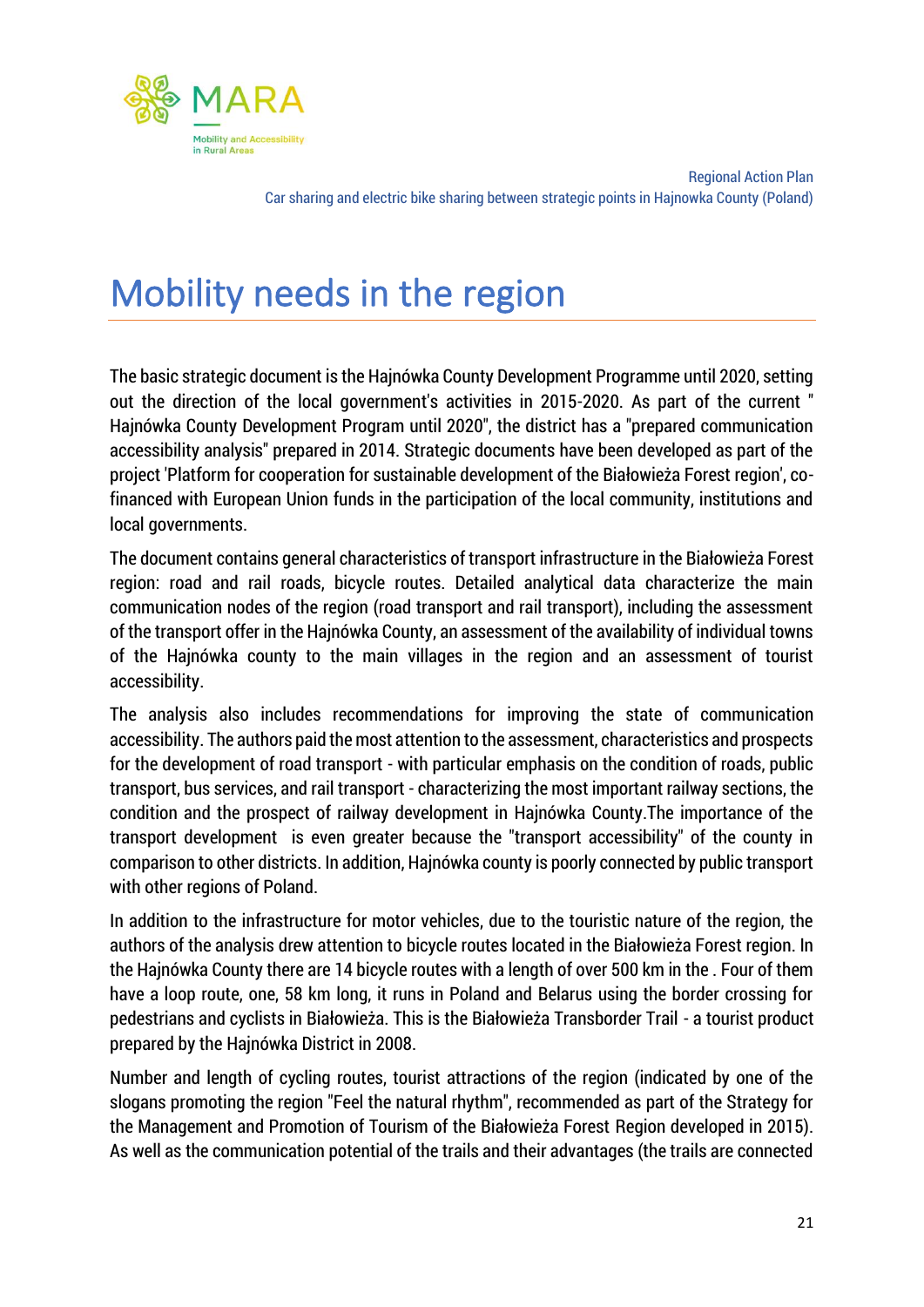

by the headquarters of the municipalities of the district, lead to tourist attractions of the regionnatural and cultural), indicate their great potential for mobility.

The authors of the document recommend the development of cycling infrastructure by increasing the number of marked cycling routes and building infrastructure dedicated to bicycles.

Research conducted as part of focus groups for the implementation of the MARA project - Mobility and Accessibility in Rural Areas - New approaches for developing mobility concepts in remote areas, in the dates: October 21, 2019 and November 4, 2019 it also pointed to alternative directions for the development of mobility in the region.

Meetings were attended by representatives of local governments, residents, representatives of the tourist and transport companies on the invitation of the Hajnówka County and the Bialystok University of Technology. During the discussion all agreed that Hajnówka district has serious problems with mobility and communication accessibility of the region

Participants assessed the transport accessibility in the region, pointed out the sources of problems and their potential solutions. During the discussion, many important demands were made to improve existing mobility models and proposals for new solutions. In particular, it pointed out the lack of an integrated and updated source of comprehensive information on transport services stationary and on-line, insufficient use of environmentally friendly means of transport (e.g. city bicycle system, electric transport) and insufficient number of passenger connections, resulting in communication "white spots " on the map of the region and the lack of communication of tourist destinations.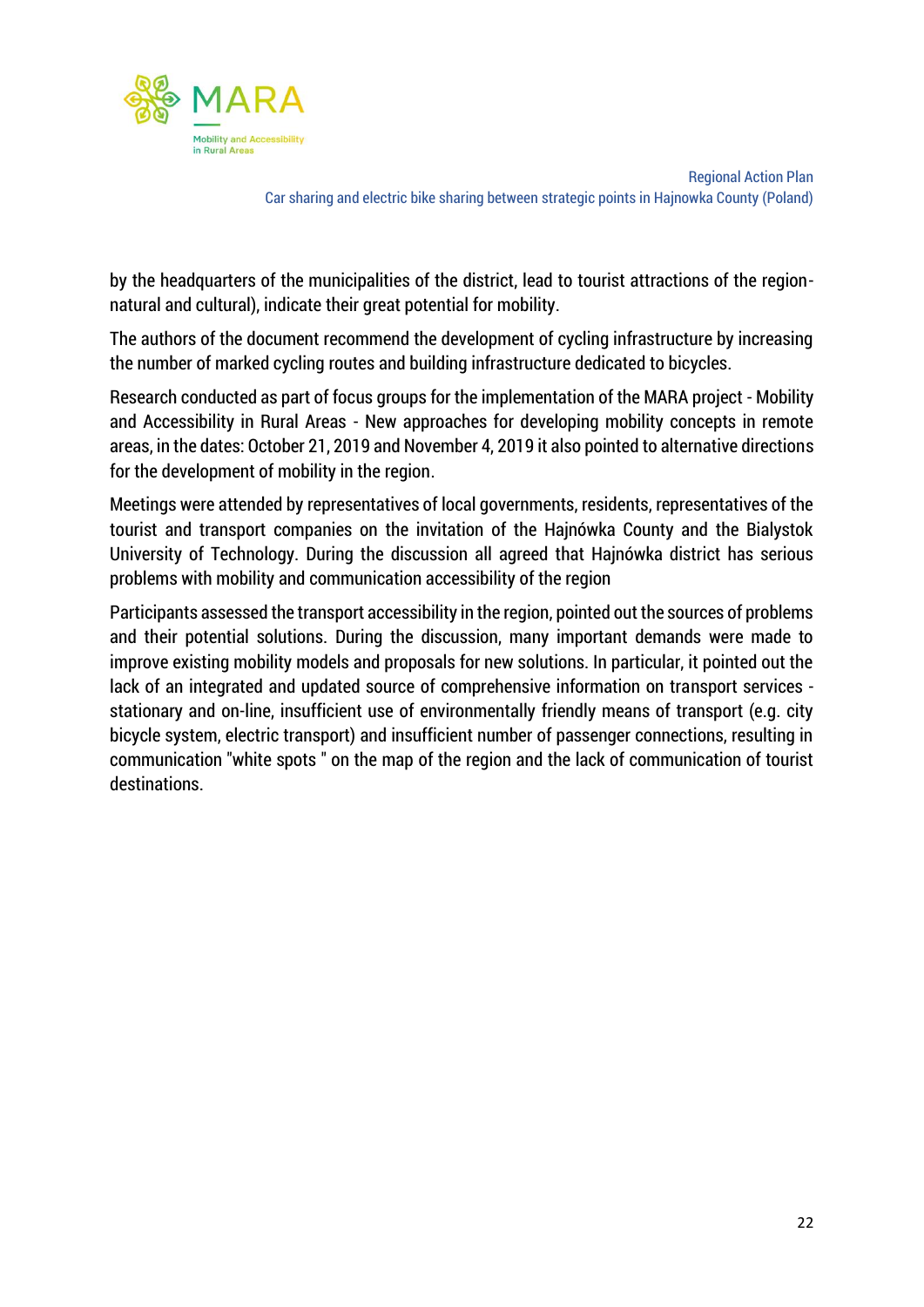

#### Table 5. Research methods used to assess and analyze the needs of tourists and residents

|                                                                                                            |       |              |       |              |      |                |   |     |                |   |            | Methods applied |   |                         |   |   |                  |   |   |                                                                                                               |   |
|------------------------------------------------------------------------------------------------------------|-------|--------------|-------|--------------|------|----------------|---|-----|----------------|---|------------|-----------------|---|-------------------------|---|---|------------------|---|---|---------------------------------------------------------------------------------------------------------------|---|
|                                                                                                            |       | Quantitative |       |              |      |                |   |     | Qualitative    |   |            |                 |   |                         |   |   | <b>Other</b>     |   |   |                                                                                                               |   |
| Partner<br>(Institution)                                                                                   |       | <b>PAPI</b>  |       |              | CAWI |                |   | IDI |                |   | Case study |                 |   | <b>Desk</b><br>research |   |   | Delphi<br>method |   |   | <b>Spatial</b><br>information/<br>dynamic<br>maps<br>development<br>and<br>processing<br>(including<br>PPGIS) |   |
|                                                                                                            | $T^*$ | $\vert$ *    | $A^*$ | $\mathsf{T}$ | ı    | $\overline{A}$ | T |     | $\overline{A}$ | T |            | $\overline{A}$  | T |                         | A | T |                  | A | T |                                                                                                               | A |
| $*$ "T" – tourists: "I"- inhabitants: "A" - authorities/tourists entities (e.g. tourist agencies) (other?) | t     | $\ddagger$   |       |              |      |                |   |     |                |   |            |                 |   |                         |   |   |                  |   |   |                                                                                                               |   |

\*"T" – tourists; "I"- inhabitants; "A" - authorities/tourists entities (e.g. tourist agencies), (other?)

#### Table 6. The mobility needs of tourists – main results

| Region             | <b>Measure</b><br>(% or other<br>indicator) | Mobility needs (in points)                                                                                                                                                                                                                                                                                                                                                                                                                                                                                                                                                                                                                                                                                                                                                                                                                          |
|--------------------|---------------------------------------------|-----------------------------------------------------------------------------------------------------------------------------------------------------------------------------------------------------------------------------------------------------------------------------------------------------------------------------------------------------------------------------------------------------------------------------------------------------------------------------------------------------------------------------------------------------------------------------------------------------------------------------------------------------------------------------------------------------------------------------------------------------------------------------------------------------------------------------------------------------|
| Hajnówka<br>Region | in % of 421<br>respondents                  | improvement of technical condition of roads (71%)<br>$\blacksquare$<br>improving travel safety (42%)<br>$\blacksquare$<br>reducing the cost of bus tickets (18%) and train ticket (18%)<br>п<br>increasing the frequency of buses (45%) and trains (31%)<br>$\blacksquare$<br>improving the technical condition of bus stops (32%), buses (35%),<br>$\blacksquare$<br>railway stations (27%) and rolling stock (24%)<br>increasing the number of bus stops (25%), railway stations (18%), bicycle<br>$\blacksquare$<br>paths (57%), parking spaces for bicycles (51%) and parking spaces for<br>cars (44%)<br>increasing the availability of information about bus communication<br>$\blacksquare$<br>(35%)<br>improving bus punctuality (28%)<br>$\blacksquare$<br>introducing facilities for the disabled in buses (32%) and in trains (29%)<br>П |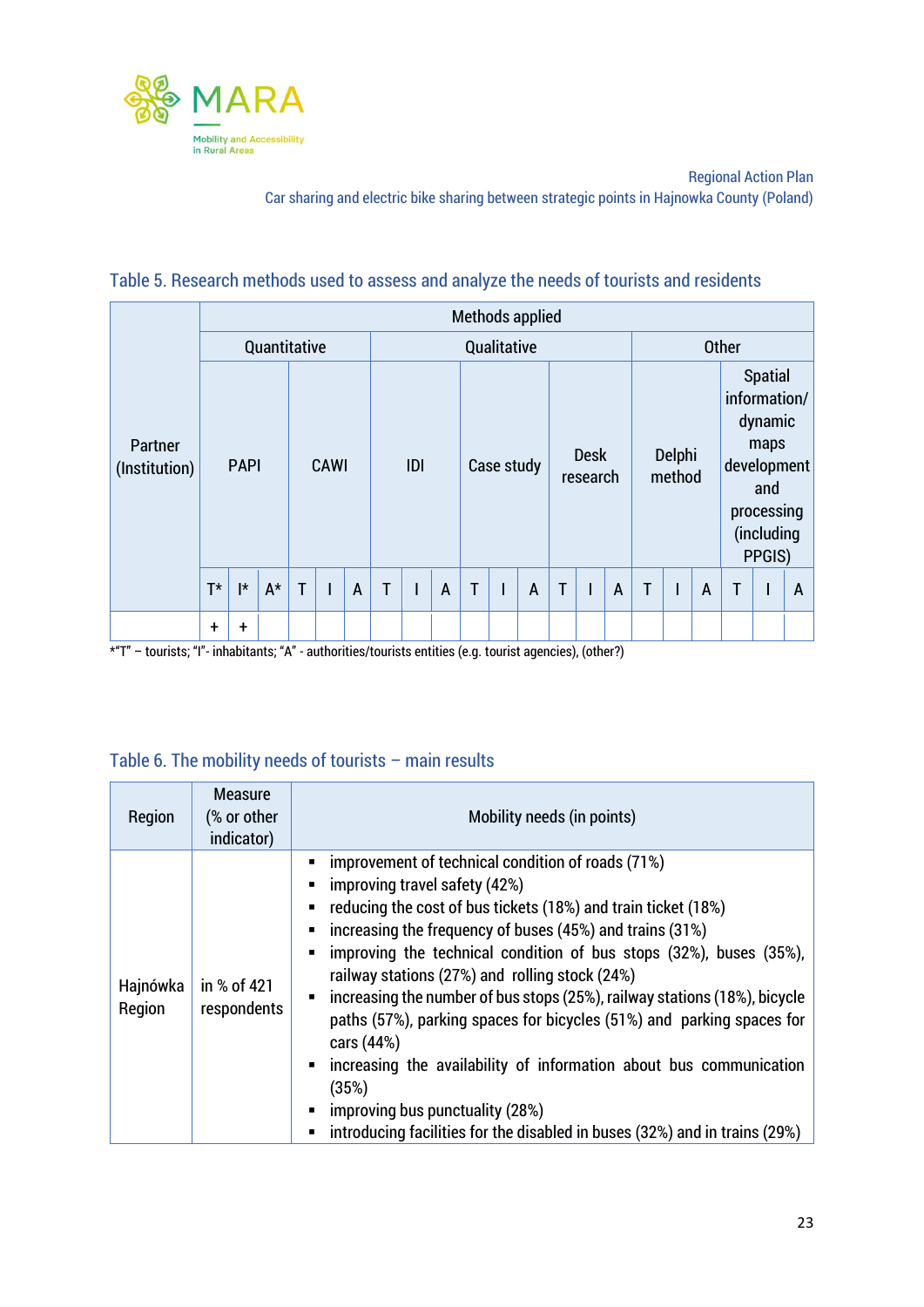

#### Table 7. The main mobility needs of inhabitants – main results

| Region             | <b>Measure</b><br>(% or other<br>indicator) | Mobility needs (in points)                                                                                                                                                                                                                                                                                                                                                                                                                                                                                                                                                                                                                                                                                                                                                     |
|--------------------|---------------------------------------------|--------------------------------------------------------------------------------------------------------------------------------------------------------------------------------------------------------------------------------------------------------------------------------------------------------------------------------------------------------------------------------------------------------------------------------------------------------------------------------------------------------------------------------------------------------------------------------------------------------------------------------------------------------------------------------------------------------------------------------------------------------------------------------|
| Hajnówka<br>Region | % of 381<br>respondents                     | improvement of technical condition of roads (90%)<br>improving travel safety (61%)<br>٠<br>reducing the cost of bus tickets (44%) and train ticket (49%)<br>$\bullet$<br>increasing the frequency of buses (71%) and trains (63%)<br>٠<br>improving the technical condition of bus stops (54%), buses (62%),<br>$\bullet$<br>railway stations (61%) and rolling stock (60%)<br>increasing the number of bus stops (43%), railway stations (41%),<br>٠<br>bicycle paths (74%), parking spaces for bicycles (64%) and parking<br>spaces for cars (76%)<br>increasing the availability of information about bus communication<br>$\bullet$<br>(57%)<br>improving bus punctuality (50%)<br>$\bullet$<br>introducing facilities for the disabled in buses (64%) and in trains (59%) |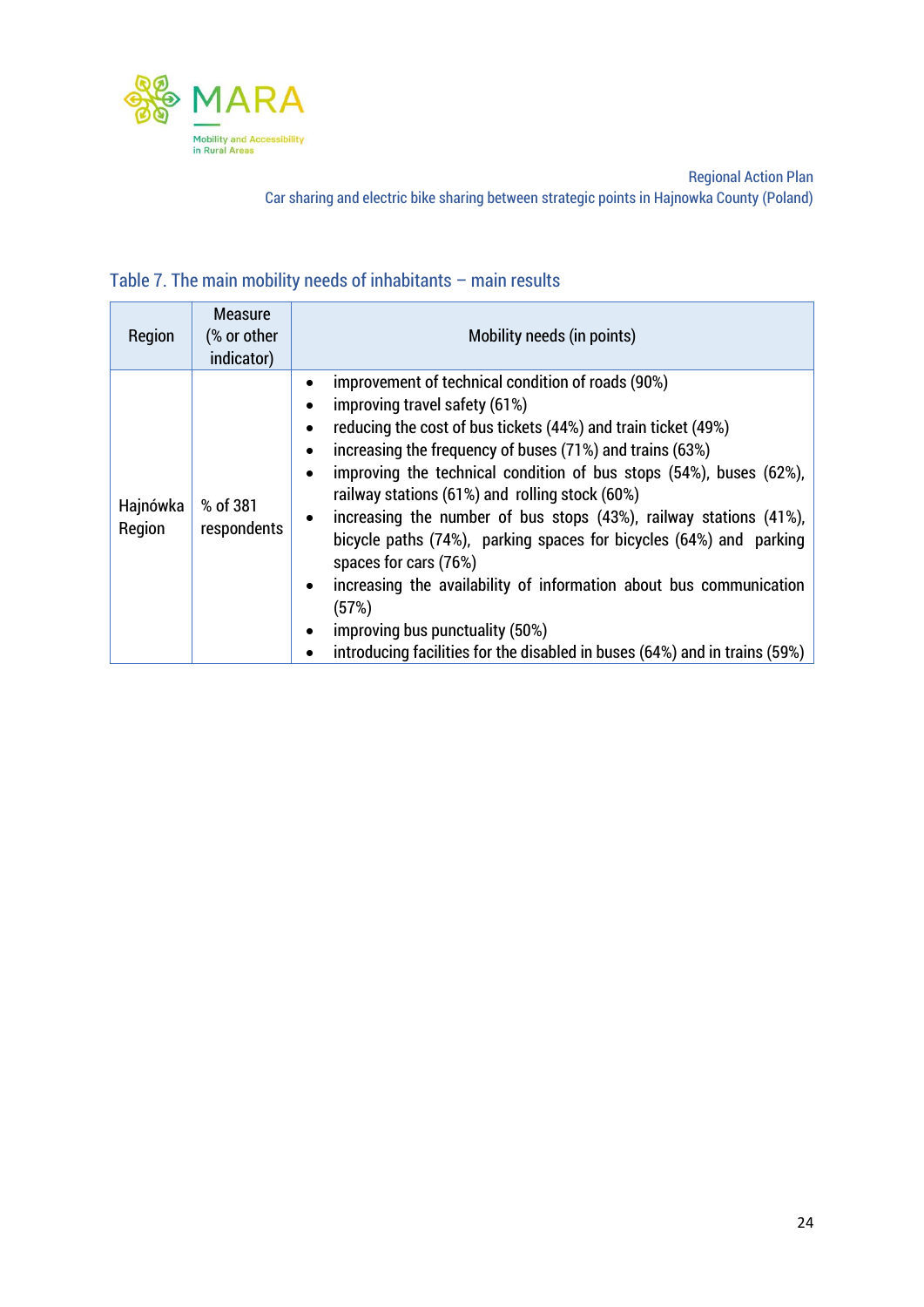

# <span id="page-25-0"></span>Disparities between the current mobility needs and the existing mobility solutions

When we will think about stimulating mobility in region we should borne in mind that those ideas going beyond the capacity of the county authorities should be considered in the category of projects on which lobbying measures may be taken (with the support of the media, representatives of the business world, etc.) it might increase the opportunity of implementation.

Research done as part of focus meetings by the combined forces of two partners, the Białystok University of Technology and the Hajnówka County showed the greatest disproportion in assessing the region's mobility in areas such as:

- 1) Progressive depopulation, low population density and outdated depopulation in the areas of small towns and villages translating into low profitability of rail and bus connections, and to a limited extent - emerging communication white spots on the district map.
- 2) Poor communication with public transport of the Białowieża Forest Region with other Polish regions, which ultimately poses difficulties in social communication and on the other hand it weaknesses the region's economy, because it makes planning a vacation more difficult and discourages tourists from using the region.
- 3) Poor communication between the public transport of the Białowieża Forest Region and the capitals of the neighboring counties: lack of extensive bus offer for connections between Hajnówka (22,000 residents) and Siemiatycze (14,000 inhabitants) and Bielsk Podlaski (26,000). This makes it difficult to interact with these cities, which are local growth centres.
- 4) Insufficient offer of public transport in the county eg. in terms of bus networks inside the county, there are large disproportions regarding the frequency of buses running on particular routes. There are places where public transport does not reach on weekends (or on non-school days) or at all. This contributes to the social exclusion of the inhabitants of these villages, who do not have private cars. This is the most significant shortage of public road transport in the region.
- 5) Despite of the developed network of cycling routes, the district has an insufficient offer of alternative transport: eg. bike rental at the level of the local government tourist offer (ebikes, stationary city bikes) and private business.
- 6) Lack of integration with transport systems linked to the incompatibility of transport carriers; the same situation also applies to rail and bus transport offers.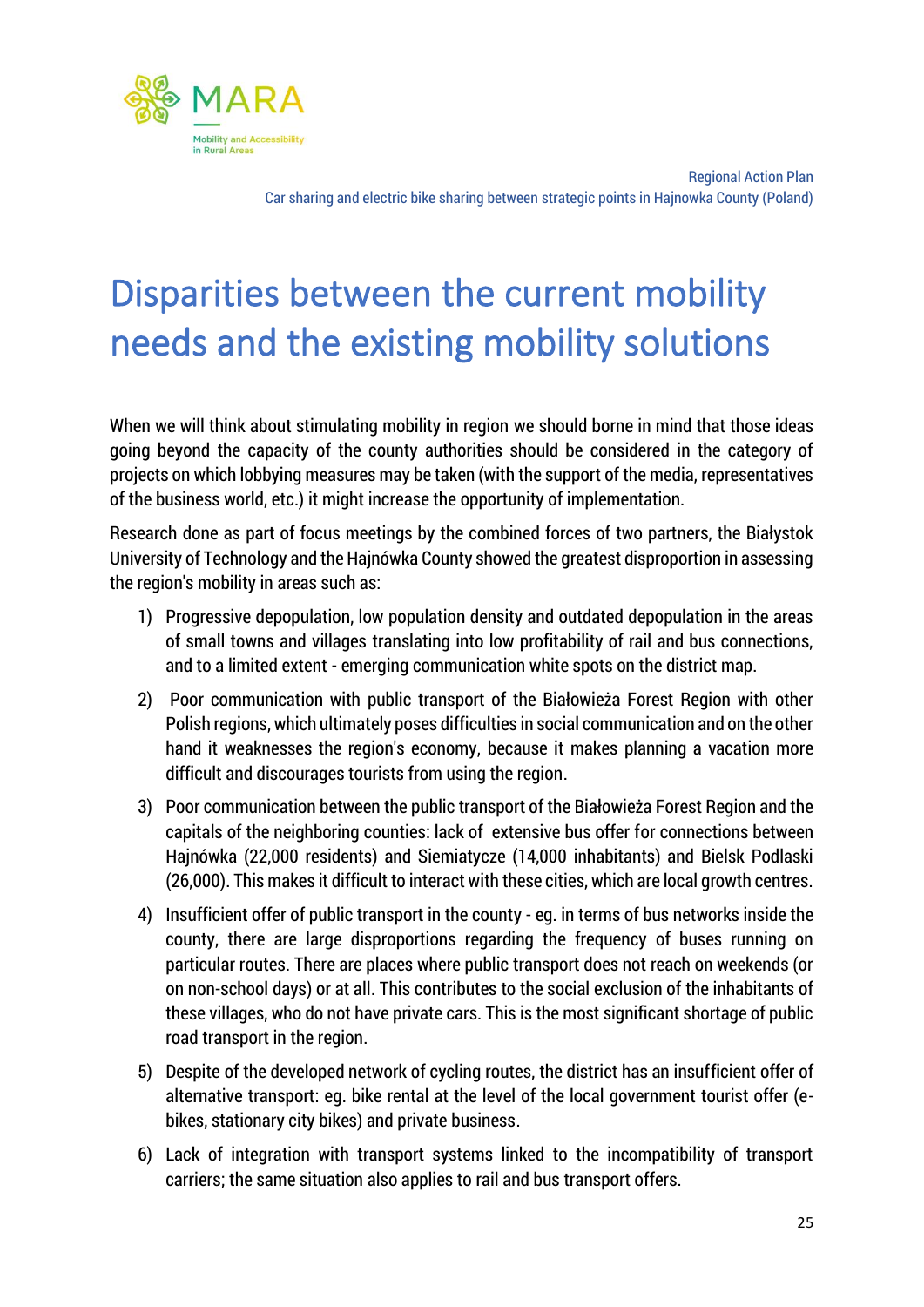

7) Insufficient offer of transport connections with work places, which enables transport to tourist attractions, this in a negative way affects the economic condition of the region.

Given the above, the transport accessibility of the Hajnówka District from the point of view of public transport - both road and rail, should be assessed as inadequate in many respects.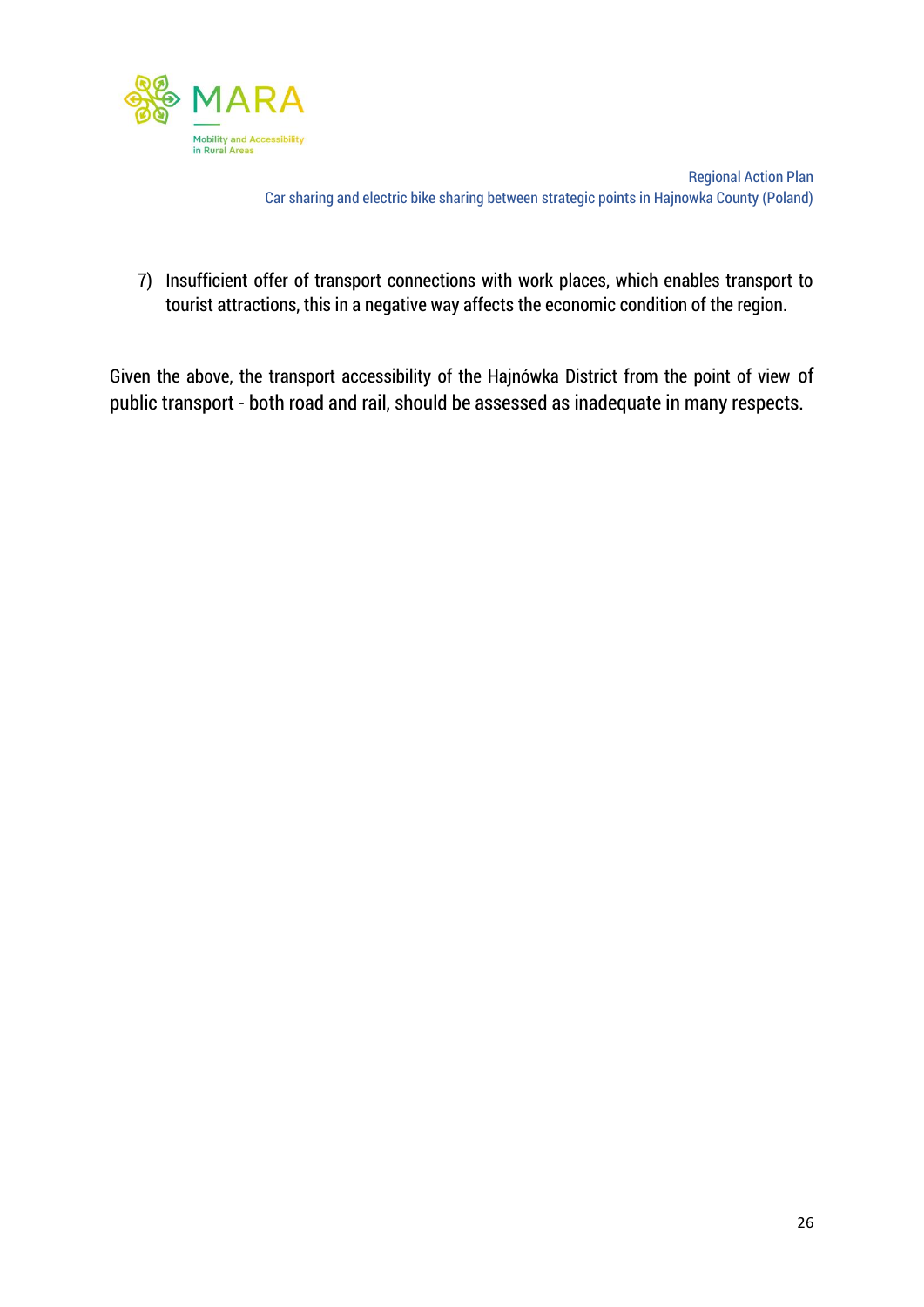

# <span id="page-27-0"></span>Innovative solutions to improve mobility in the region

Solutions aimed at improving transport accessibility should be designed based on pro-ecological solutions, at least due to the natural conditions of the Hajnówka County. The close proximity of the Białowieża Forest - the last forest in Europe with features similar to natural, the availability of alternative communication nodes - in the form of e.g. hiking and cycling routes are the main advantages of the region. Although the region's bicycle route network is over 500 km long, it is not a particularly prominent means of today's transport. The region lacks a tourist base in the form of bike rentals in the largest tourist centers (Hajnówka, Narewka) and city bike networks. In addition, bicycle routes are treated as part of recreation and not as a means of transport. The change in perception of the bicycle route network and their use for the purpose of improving transport accessibility will be favored by including routes on an equal basis in existing mobility models. And thanks to the use of innovative mobile tools - the possibility of further electronicisation. The tool in question is a mobile application supported by smartphone and tablet users - increasingly personalized devices, which are the first source of contact and information.

The graphical concept of the application should be prepared in the form of a region map with a marked network of routes. The advantage of cycling routes in the Białowieża Forest region is their compatibility - the routes connect. Their connect the seats of municipalities, lead to the most important tourist attractions, as well as to places that are not reached by other means of transport. The application should contain information about the route, its length, coordinates of bicycle stops. Furthermore- it should be compatible with GPS navigation, which will allow you to connect routes freely. In addition, in order to congruence the application with other means of transport (the principle of parity, departure from thinking about routes only as a form of recreation), the application should contain data coordinates of buses and trains stops available on a given bicycle path along with information about the timetable, routes served and contact to the carrier.

The implementation of a mobile application can be treated as an introduction to the design of further solutions to improve mobility model. The application will undoubtedly contribute to the increase in the popularity of the bicycle as a means of transport, which will affect the image of the region as an environmentally friendly place and leveling of communication white spots. In turn, the compatibility of the route network with other forms of transport - will give the routes the status of an alternative means of communication. The application is also an easy tool to update data, which is important from the point of view of information access. This app might encourage tourists to use the bicycle as a means of transport, and the demand for bicycle services may contribute to the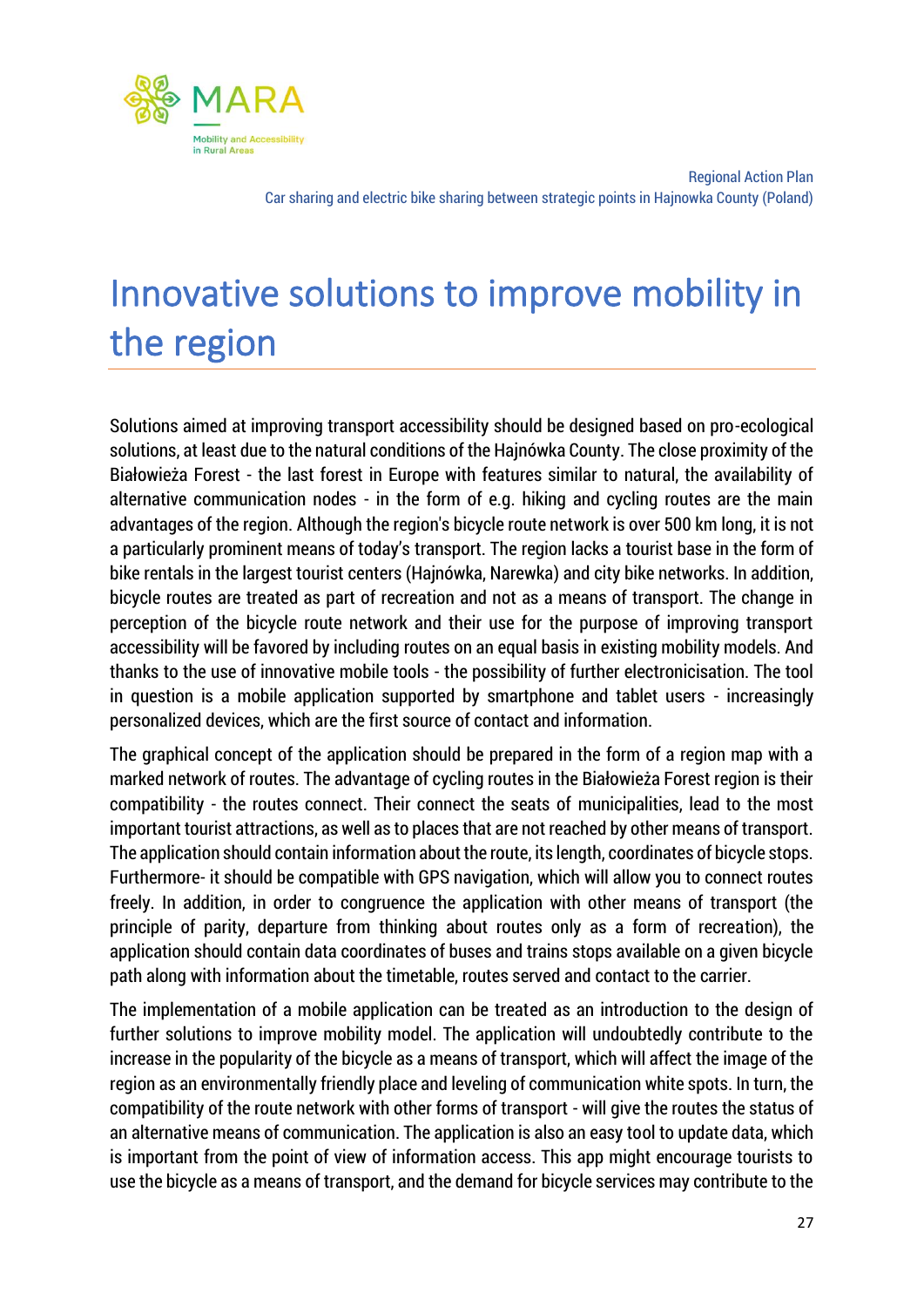

development of cycling tourism. It can be a stage to expand this mobility model in the future, designed using the causative capabilities of municipalities and private business (in the form of city bikes, electric bikes). It is also an excellent tool for the development and implementation of a tourism management system in the Białowieża Forest region.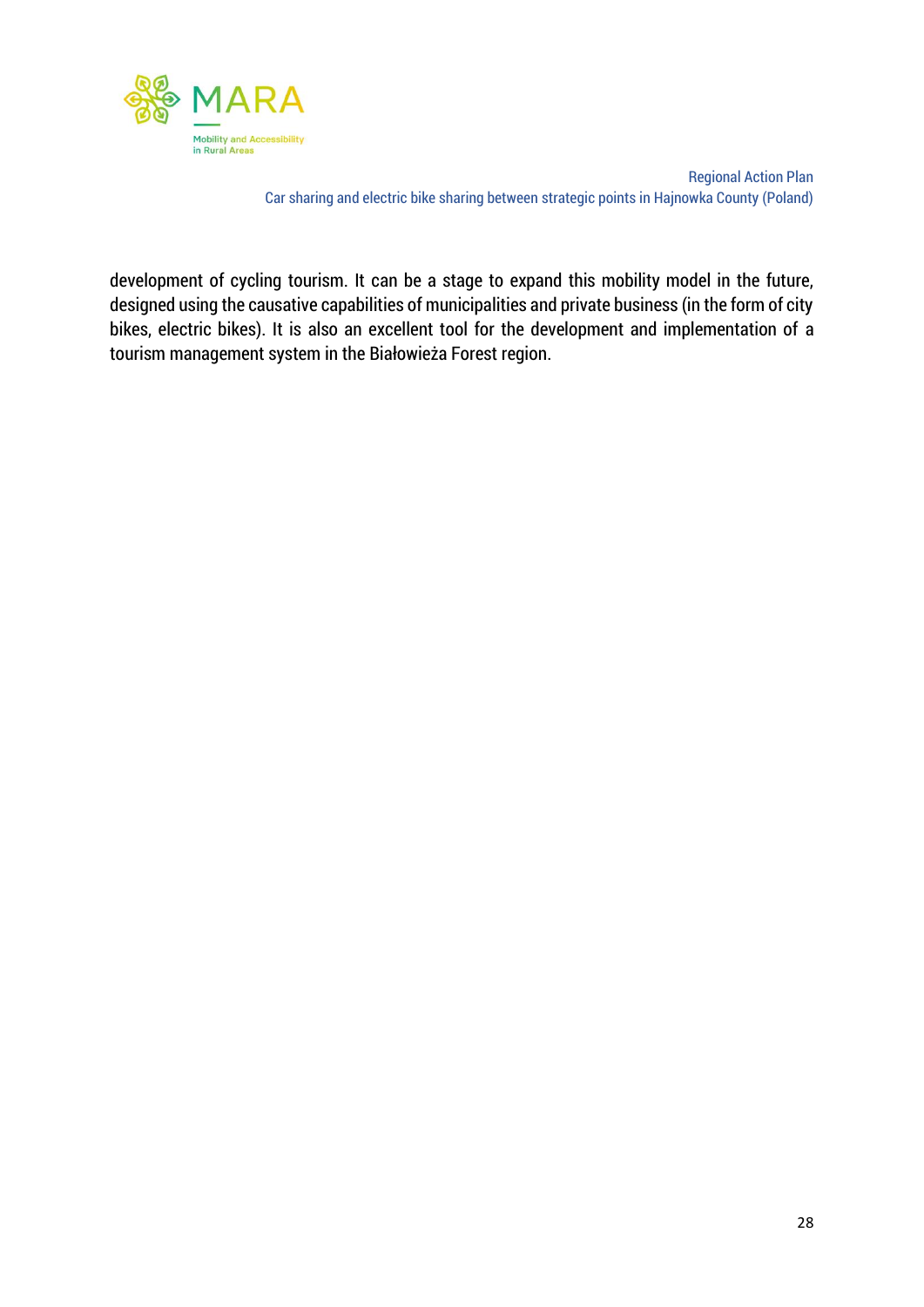

# <span id="page-29-0"></span>Recommendations and operation plan for improved mobility offers

The necessary step for the development of the e-bike concept is their legal concentration in strategic documents – at the level of the local government of the county and municipalities. The district government should agreed to creating promotional tools for the concept of e – bike through the available media and also commit to creating an evaluation which will be added to RAP as an attachment. At the same time, the development of e-bike in the Białowieża Forest region, in the current financial and legal system, is possible by exploiting the potential of the natural environment assest in terms of development of cooperation between three sectors: business, science and management (local government). This creates the possibility of inclusion of the Hajnówka County into a number of strategic documents of higher order, as well as possible lobbying for the application of the solution. Electric bicycles, through the use of innovative technology and the potential resulting from cooperation between science, business and management, and the simultaneous development of the existing network of bicycle routes (constantly supplemented), can become an indicator of the development of regional specialization. Only through innovative solutions and close cooperation between the science and business spheres, the Polish economy can create the conditions for increasing the attractiveness of investment. The aim of the district government to create economic and institutional conditions at the level of local participation, enabling the launch of the e-bike network is another challenge which county will face in the long term perspective, and which should remain included in the strategic documentation. Also as a part of MARA project Hajnówka County is planning organization of five promotional meeting which will be held in 2021. Meetings will be attended by ihabitans of five municipalities in order to help them undertand how essential is improving of mobility in the region and launching of e-bike system.